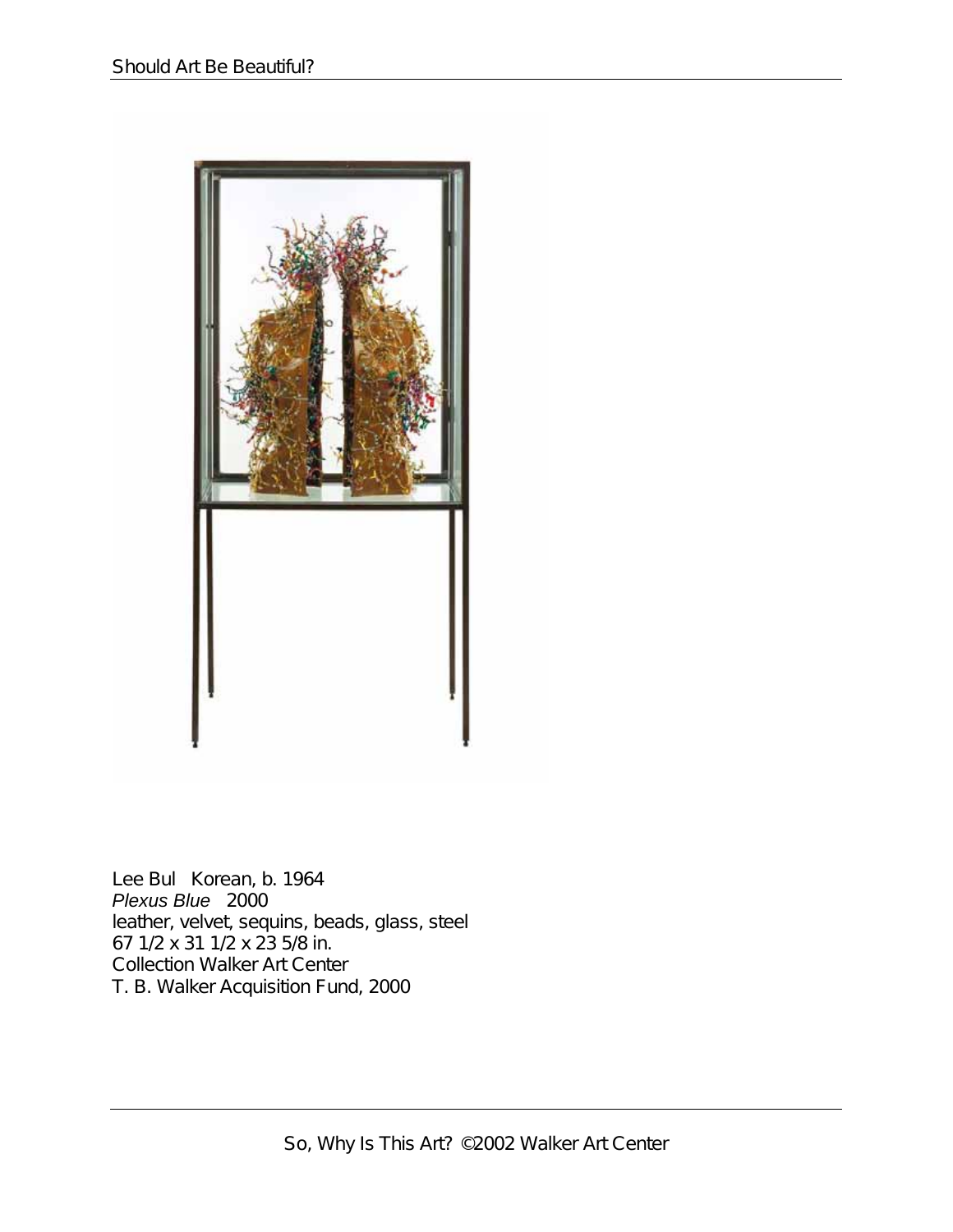

Deborah Butterfield American, b. 1949 *Woodrow* 1988 bronze 99 x 105 x 74 in. Collection Walker Art Center Gift of Harriet and Edson W. Spencer, 1988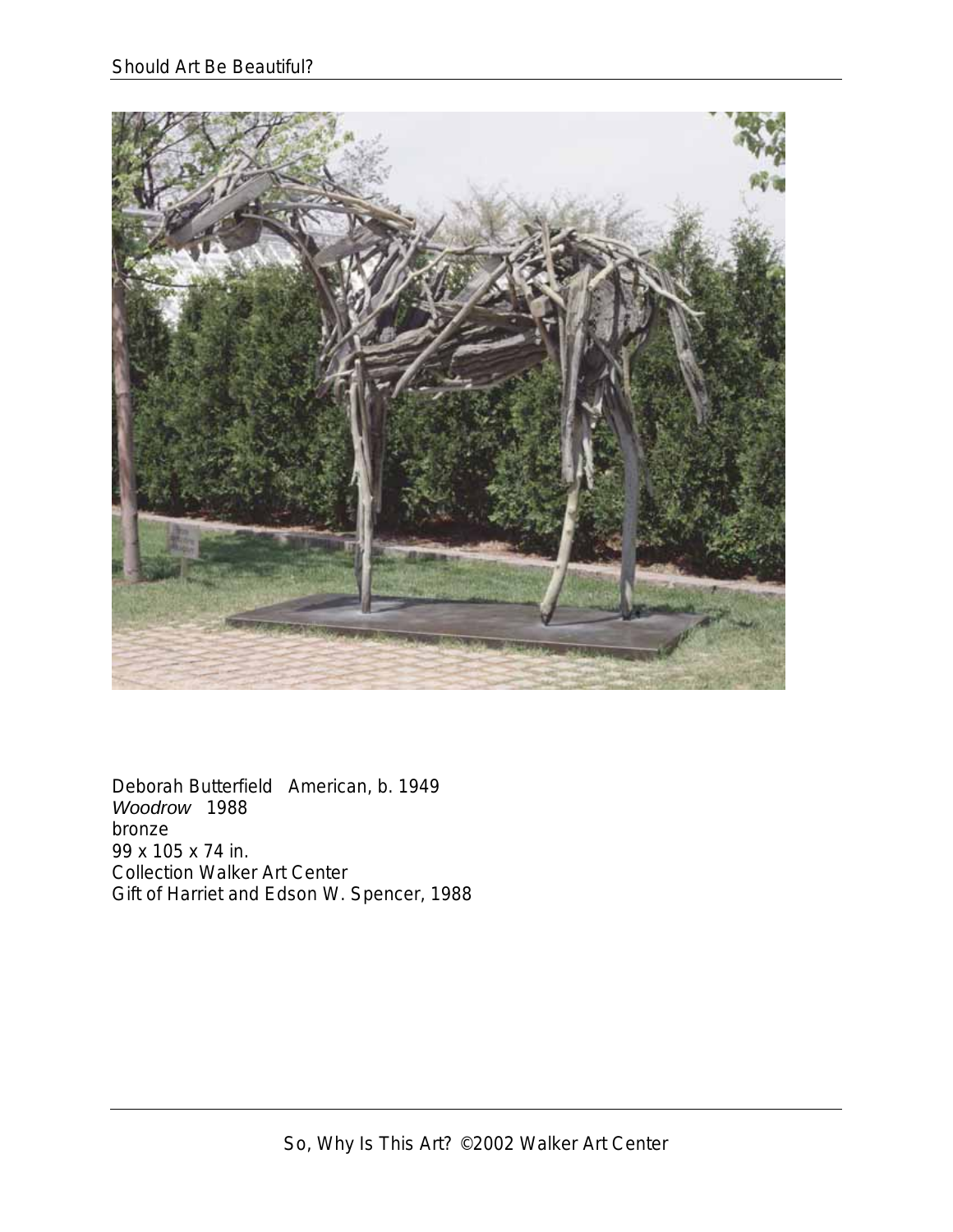

Chuck Close American, b. 1940 *Big Self-Portrait* 1967–1968 acrylic on canvas 107 1/2 x 83 1/2 x 2 in. Collection Walker Art Center Art Center Acquisition Fund, 1969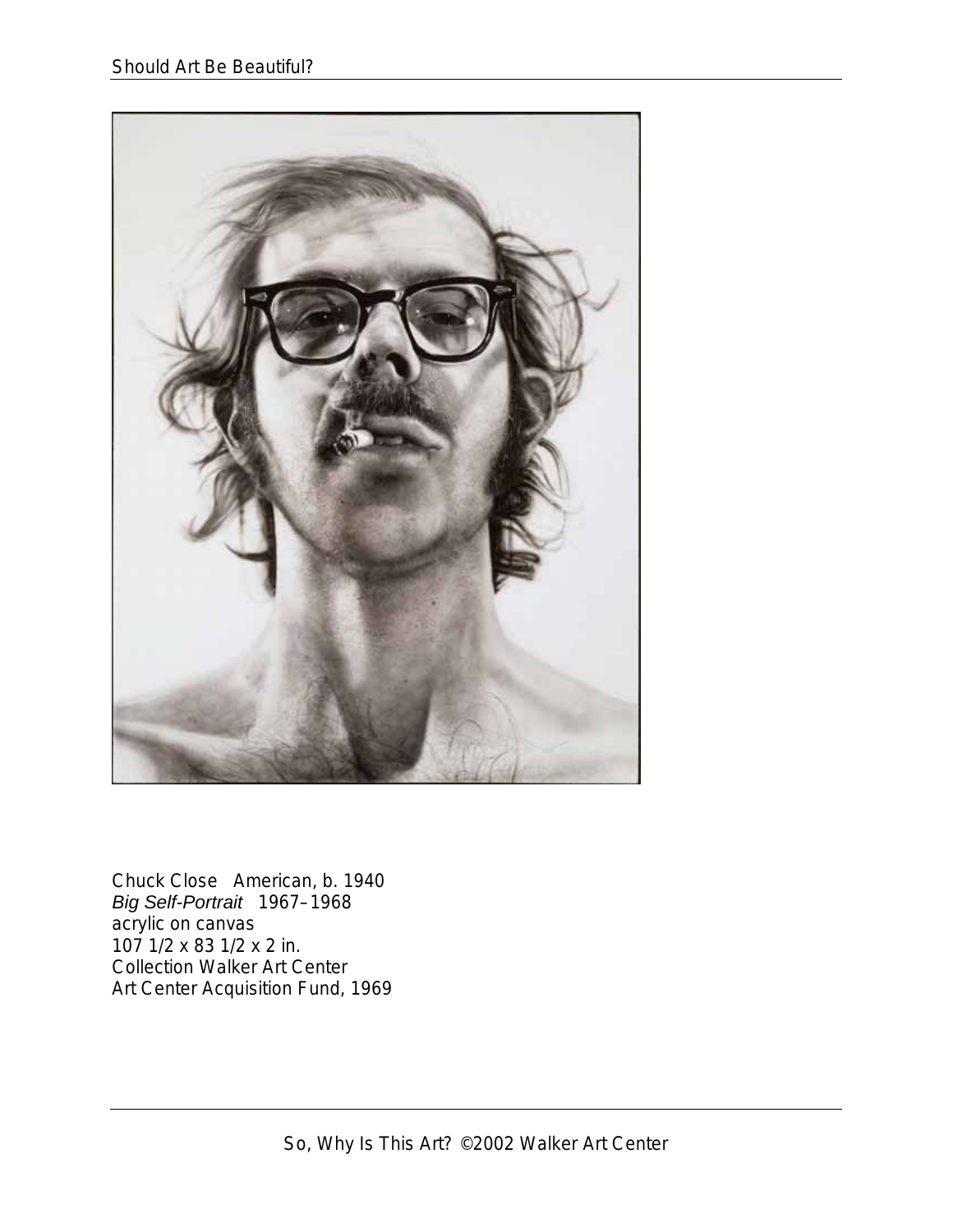

Willie Cole American, b. 1955 *Stowage* 1997 relief print on paper 56 x 104 in. Collection Walker Art Center McKnight Acquisition Fund, 1998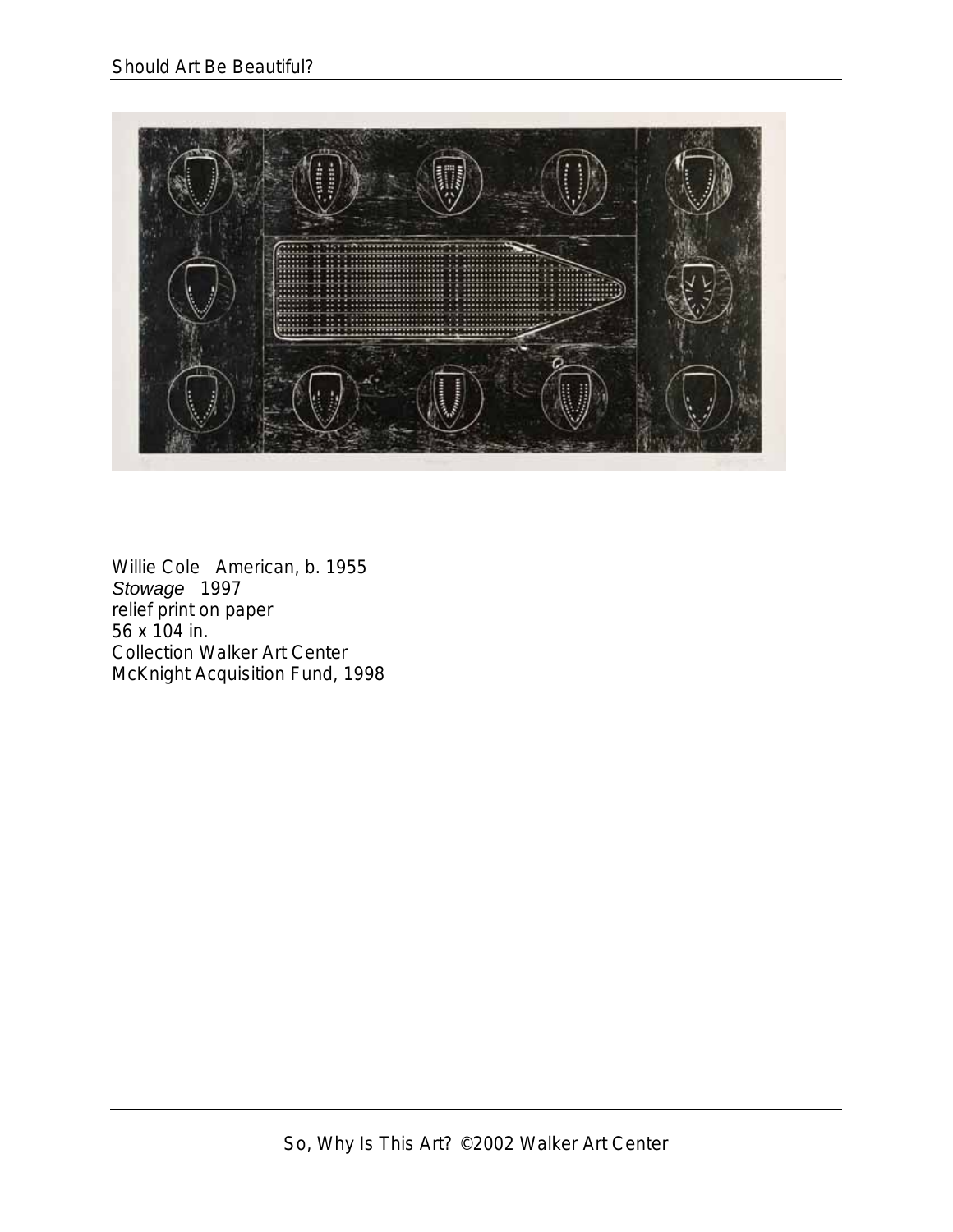

John Currin American, b. 1962 *Park City Grill* 2000 oil on canvas 38 1/16 x 30 x 1 7/16 in. Collection Walker Art Center Justin Smith Purchase Fund, 2000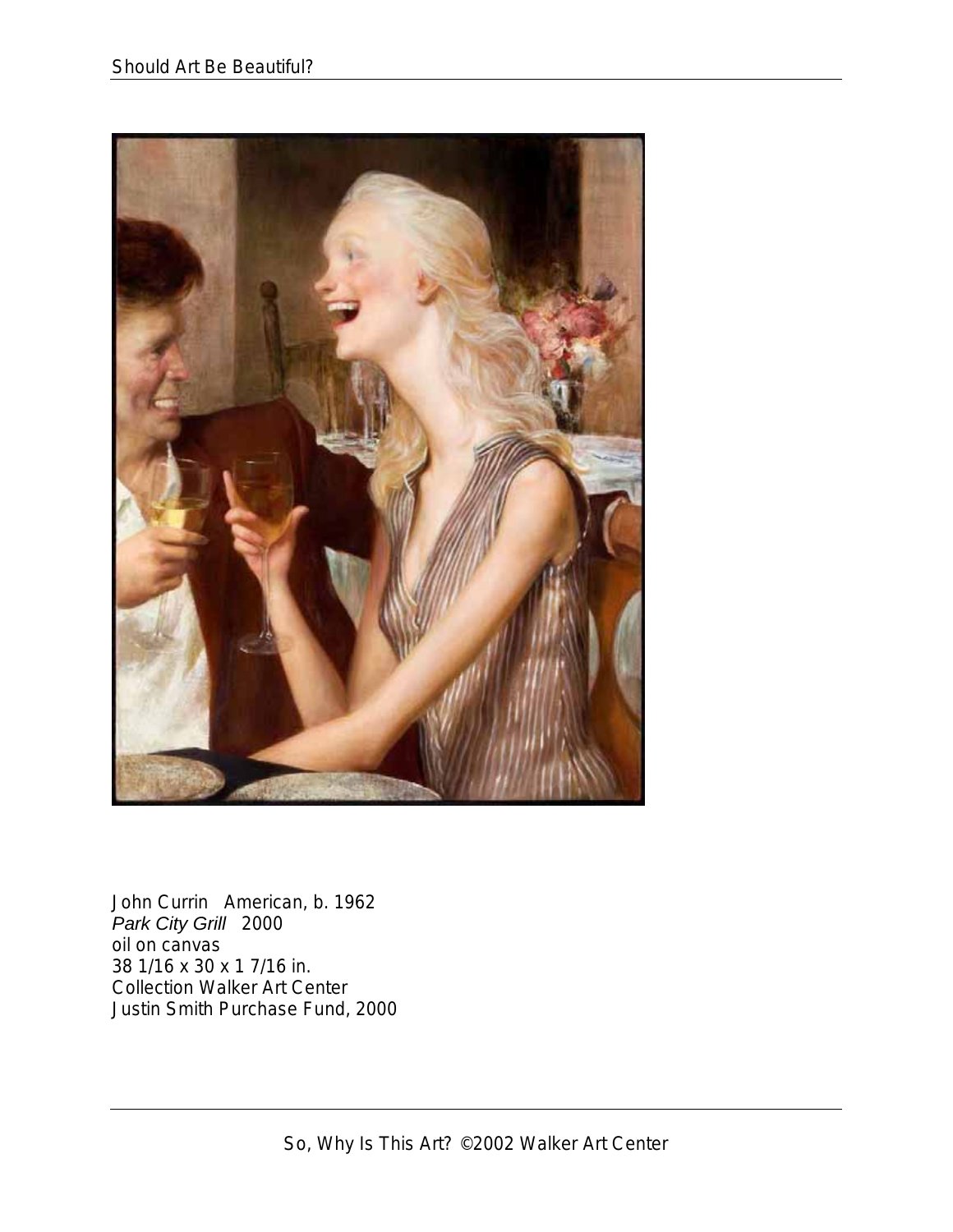

Niki de Saint Phalle French, 1930–2002 *Untitled from Edition Mat 64* 1964 plaster, paint, plastic, wood 28 3/8 x 21 5/16 x 2 13/16 in. Collection Walker Art Center Gift of Mr. and Mrs. Edgar Nash, 1966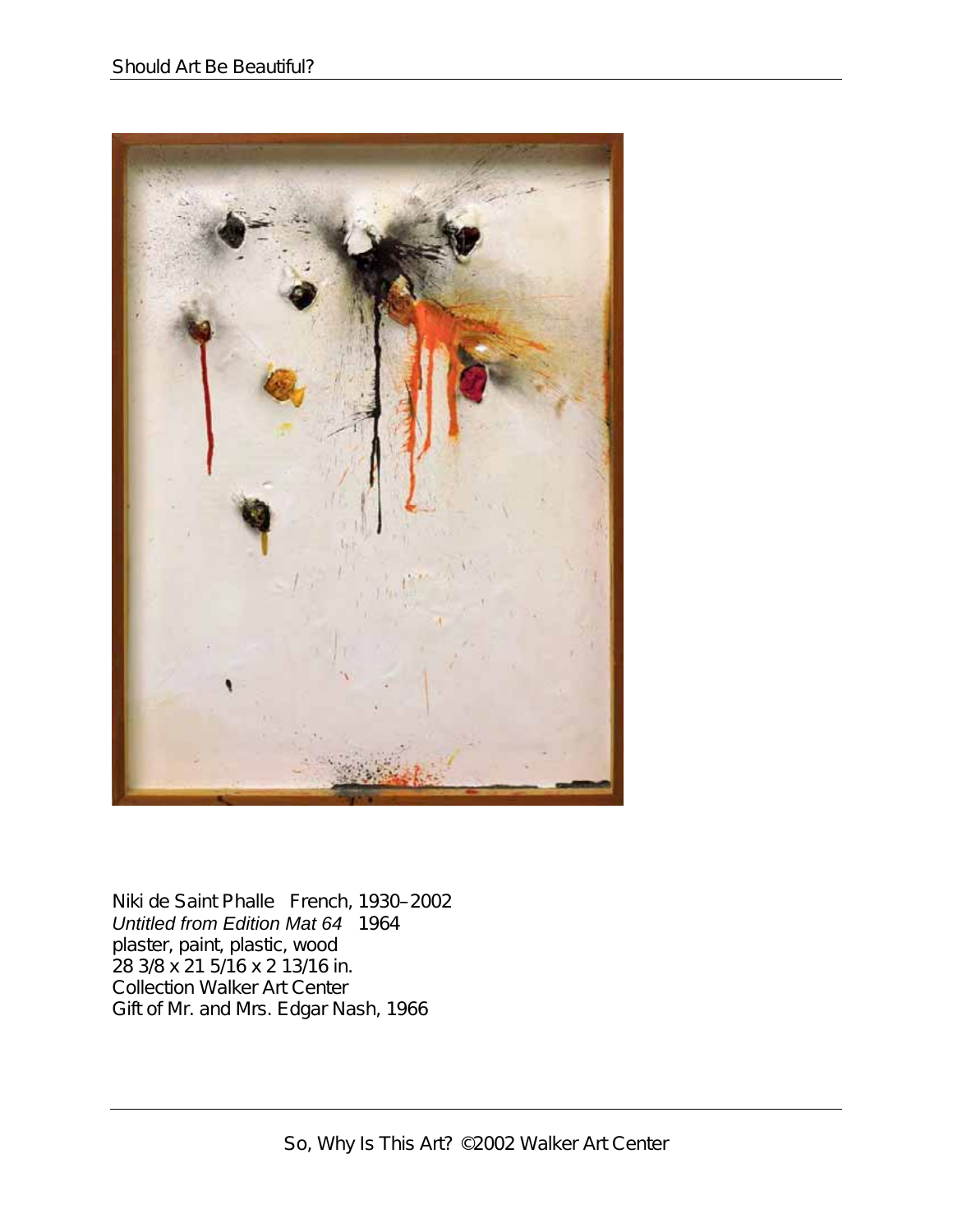

Lyonel Feininger American, 1871–1956 *Barfüsserkirche II (Church of the Minorites II)* 1926 oil on canvas 42 3/4 x 36 5/8 x 2 1/2 in. Collection Walker Art Center Gift of the T. B. Walker Foundation, Gilbert M. Walker Fund, 1943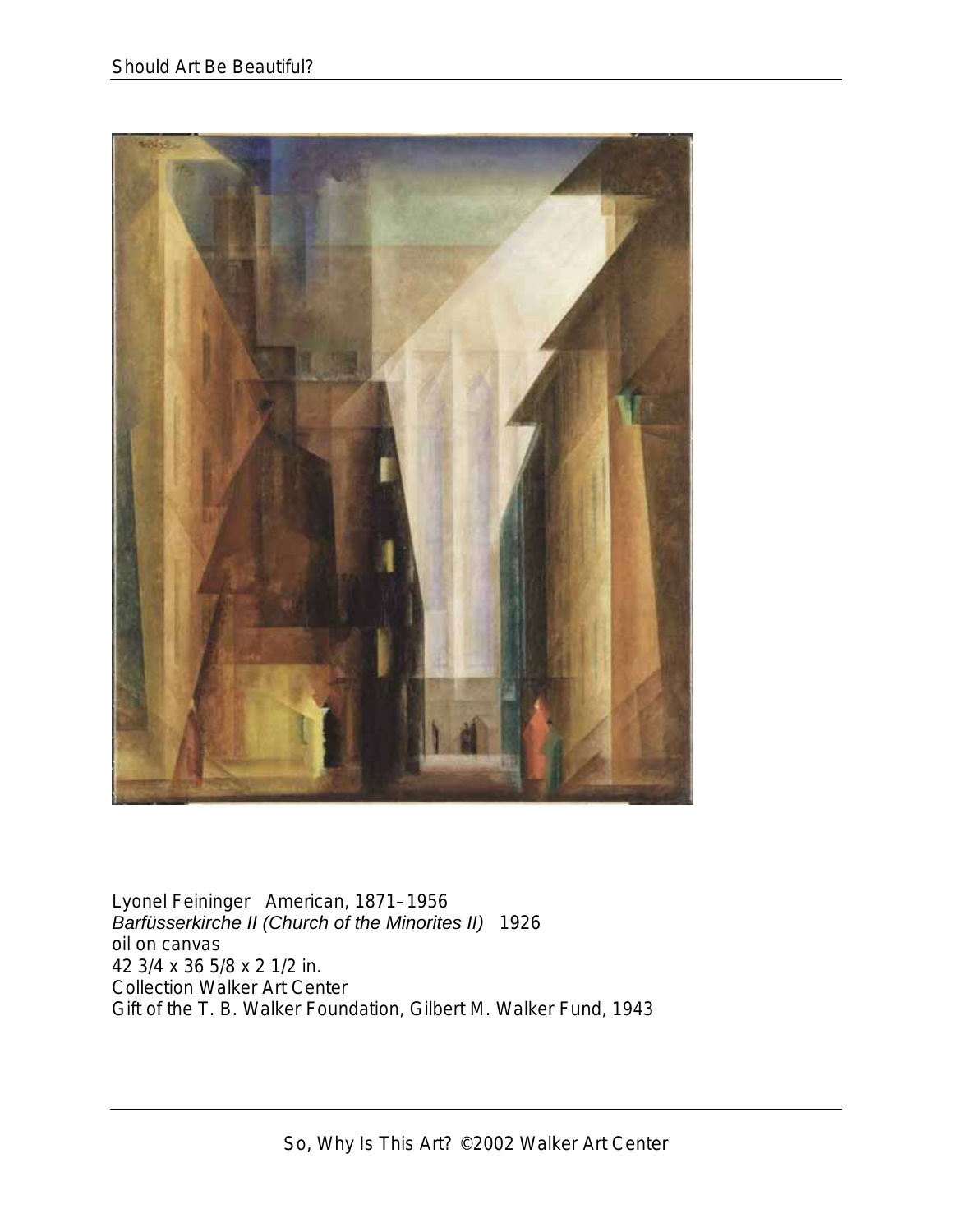

Lucio Fontana Italian, 1899–1968 *Concetto Spaziale—Attesa* (Spatial Concept—Expectation) 1964–1965 tempera on canvas, lacquered wood 57 1/2 x 45 in. Collection Walker Art Center T. B. Walker Acquisition Fund, 1998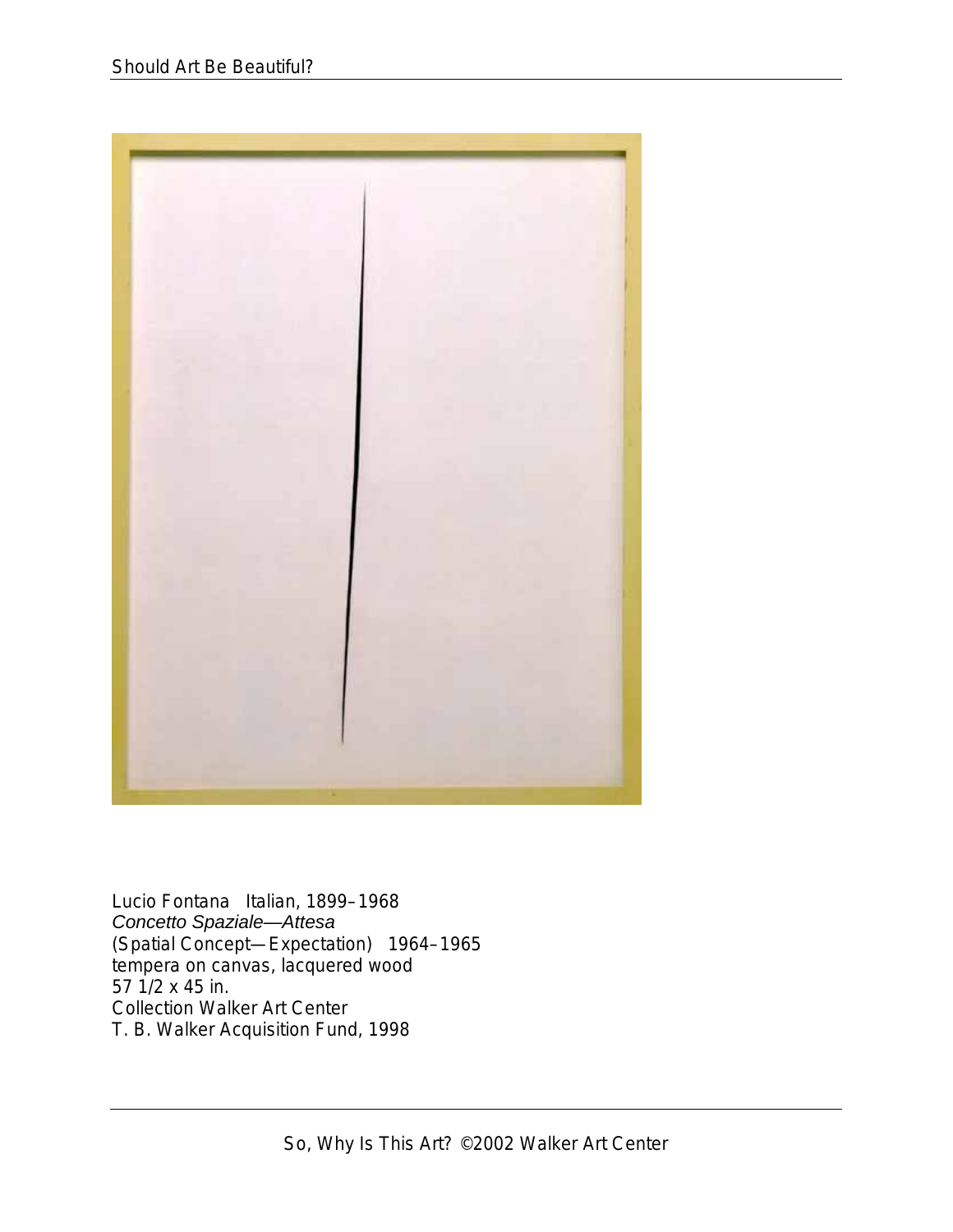

Alberto Giacometti Swiss, 1901–1966 *Buste de Diego (Bust of Diego)* circa 1954 bronze 15 1/6 x 13 1/8 x 7 5/16 in. Collection Walker Art Center Gift of the T. B. Walker Foundation, 1957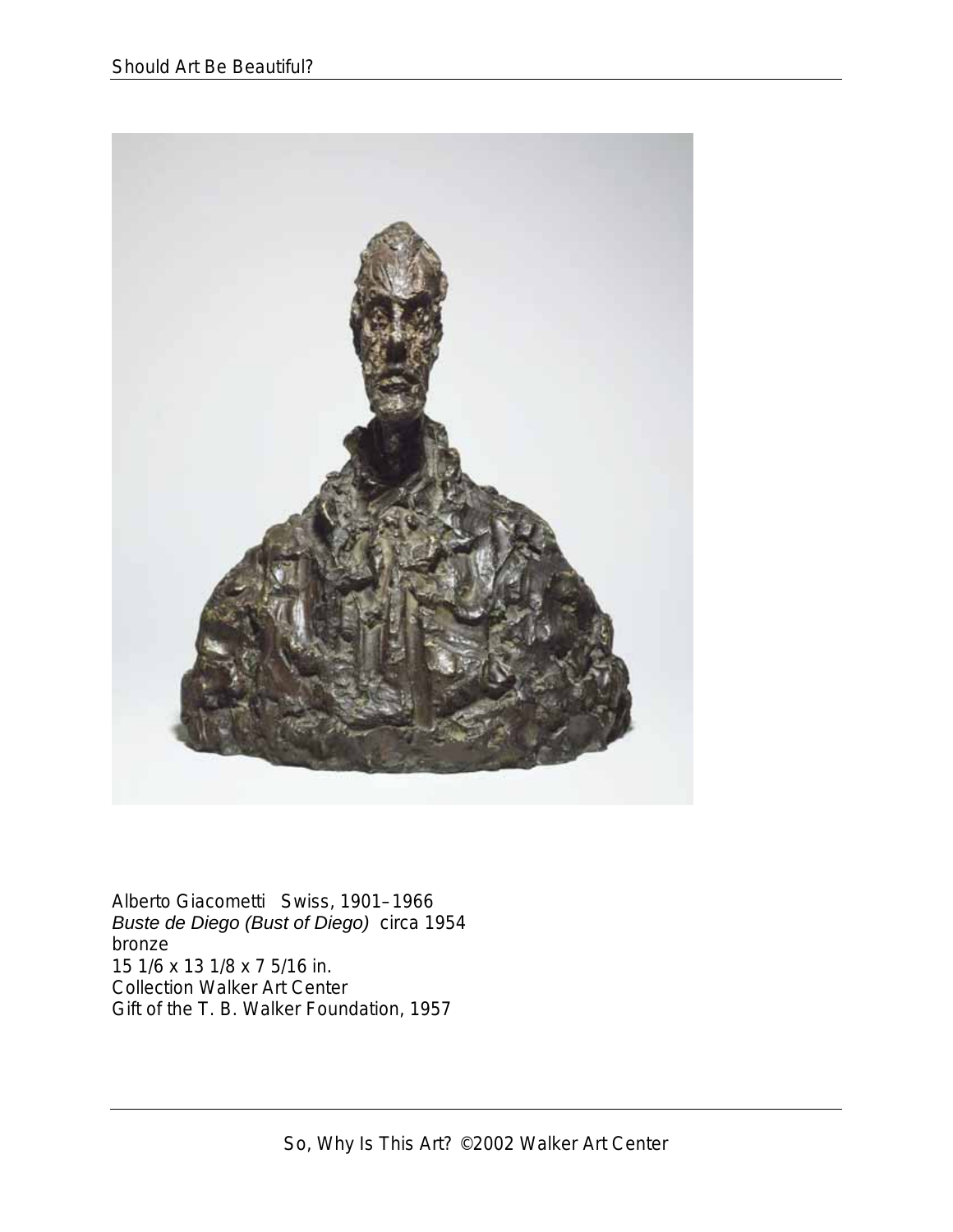

Rebecca Horn German, b. 1944 *The Little Painting School Performs a Waterfall* 1988 metal rods, aluminum, sable brushes, electric motor, acrylic on canvas 228 x 143 x 95 in. Collection Walker Art Center T. B. Walker Acquisition Fund, 1989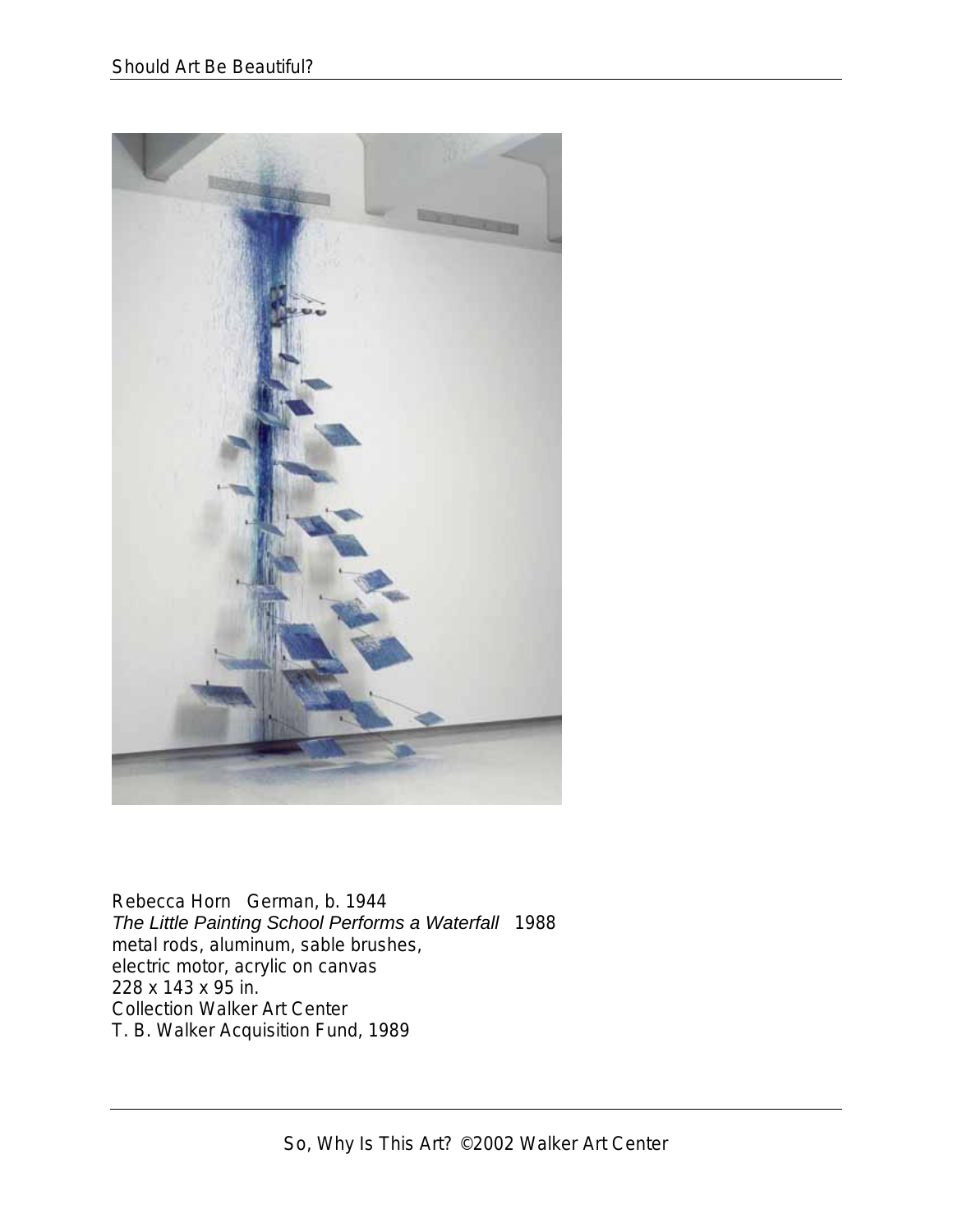

Donald Judd American, 1928–1994 *untitled* 1969/1982 anodized aluminum 10 boxes; 6 x 27 x 24 in. each Collection Walker Art Center Gift of Mr. and Mrs. Edmond R. Ruben, 1981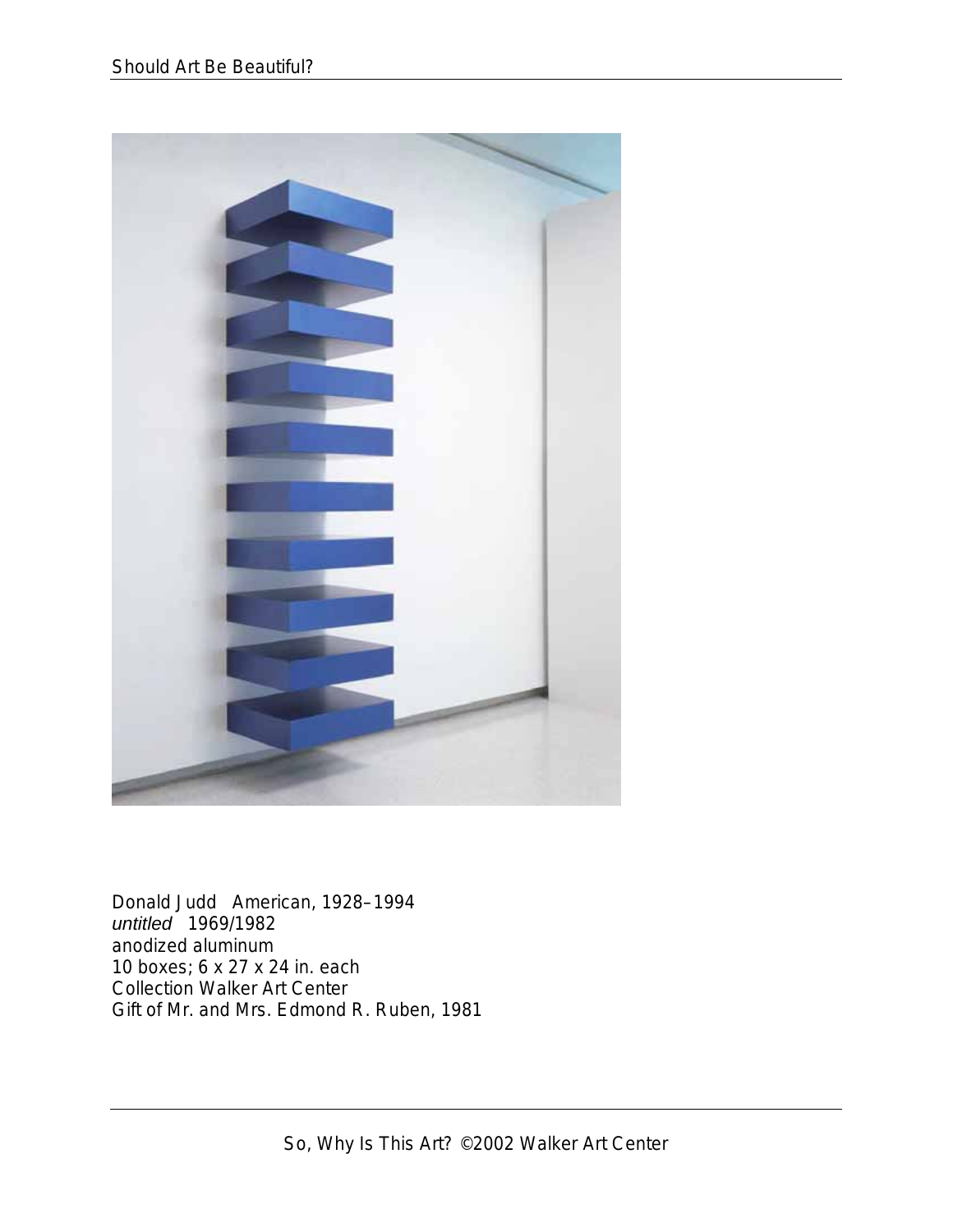

On Kawara American, b. 1932 *TODAY series* 1989 (detail) acrylic on canvas 10 1/8 x 105 x 1 7/8 in. overall Collection Walker Art Center T. B. Walker Acquisition Fund, 1991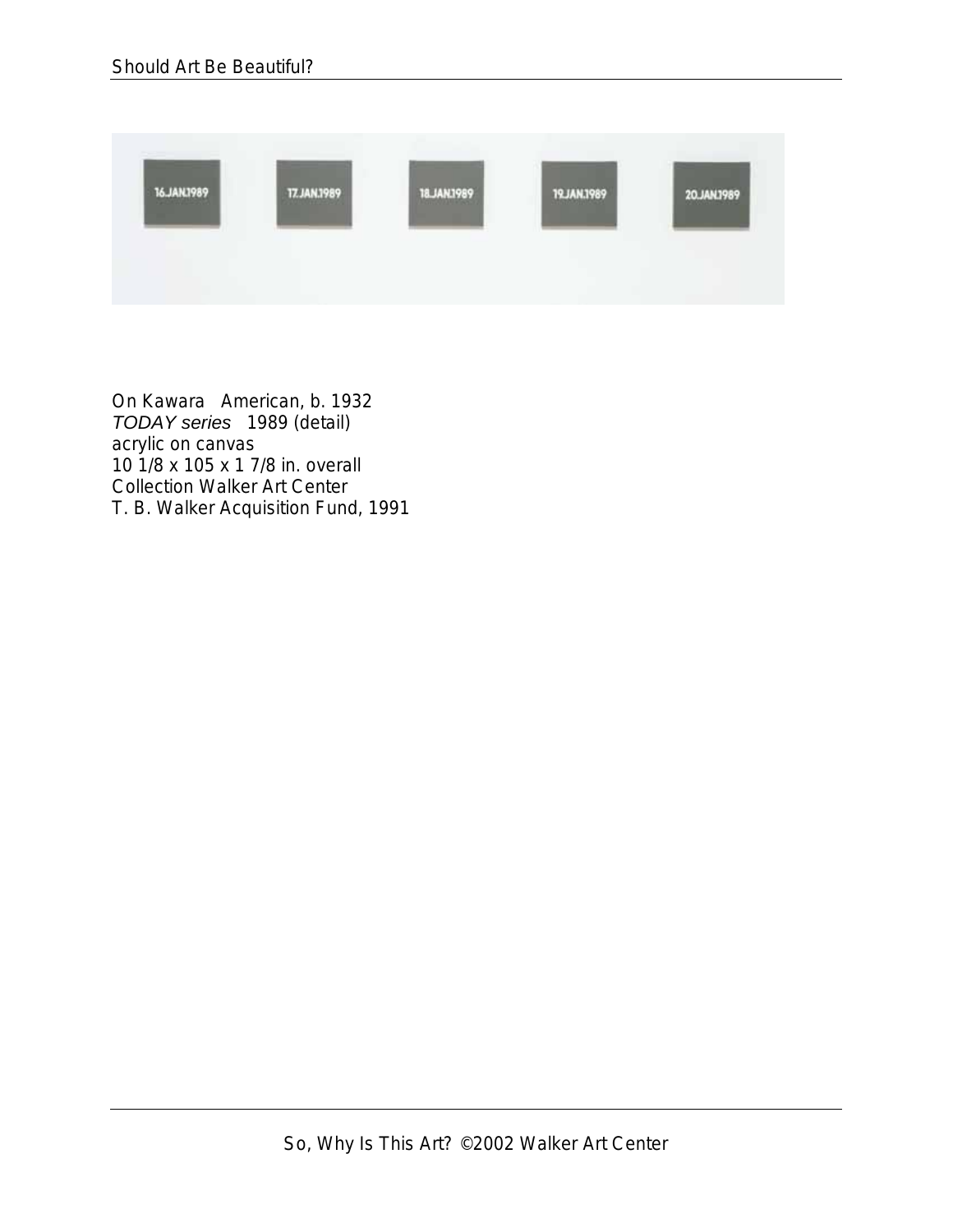

Ellsworth Kelly American, b. 1923 *Black Curve* 1962 oil on canvas 42 1/8 x 34 5/8 x 1 1/16 in. Collection Walker Art Center Donated by Mr. and Mrs. Edmond R. Ruben, 1995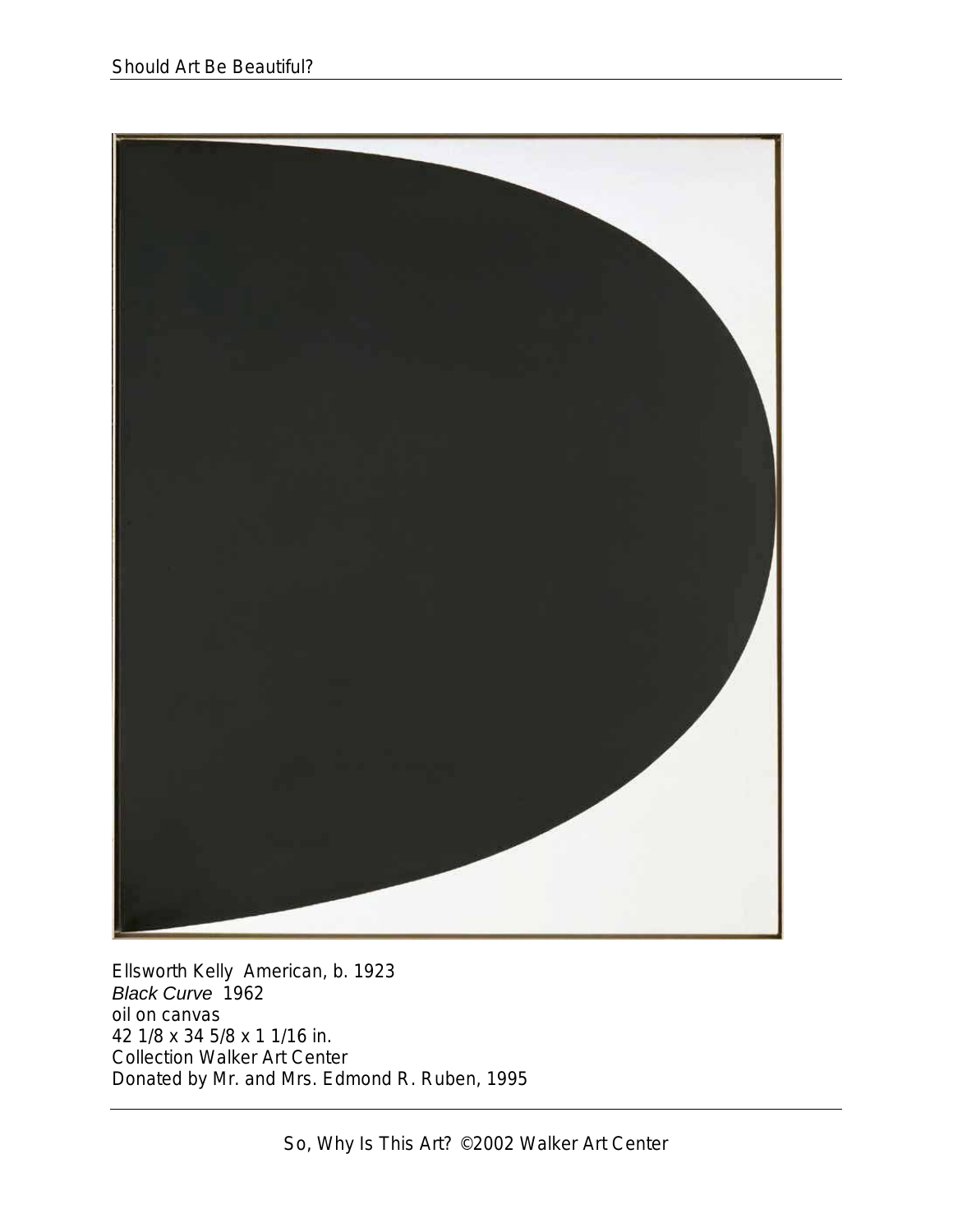

Sol LeWitt American, b. 1928 *X with Columns* 1996 cinder block, concrete 14 x 26 x 26 ft. (168 x 312 x 312 in.) Collection Walker Art Center Partial gift of the artist with funds provided by the Judy and Kenneth Dayton Garden Fund; materials provided by Anchor Block Company, 1996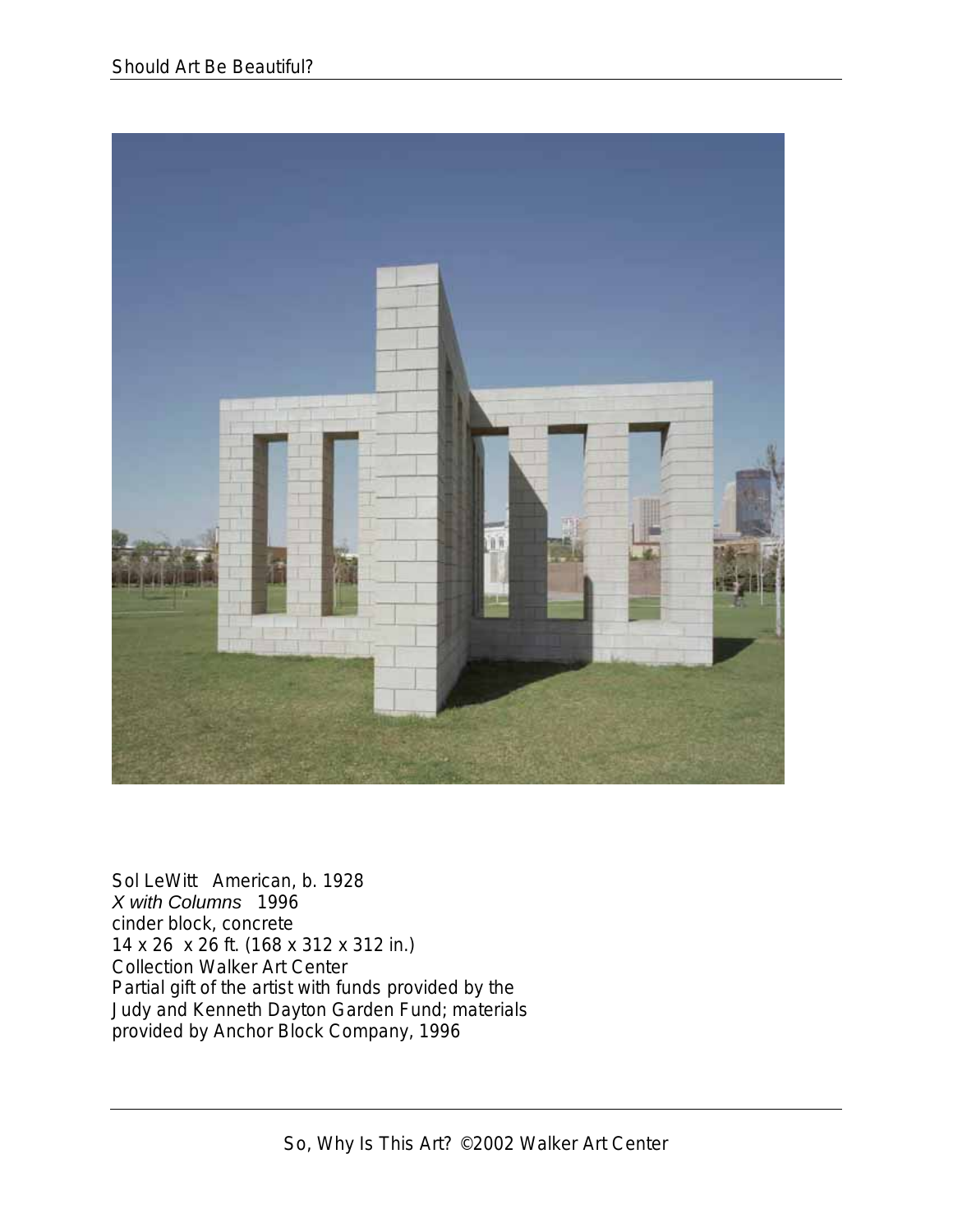

Roy Lichtenstein American, 1923–1997 *Artist's Studio No. 1 (Look Mickey)* 1973 oil, acrylic on canvas 96 1/8 x 128 1/8 in. Collection Walker Art Center Gift of Judy and Kenneth Dayton and the T. B. Walker Foundation, 1981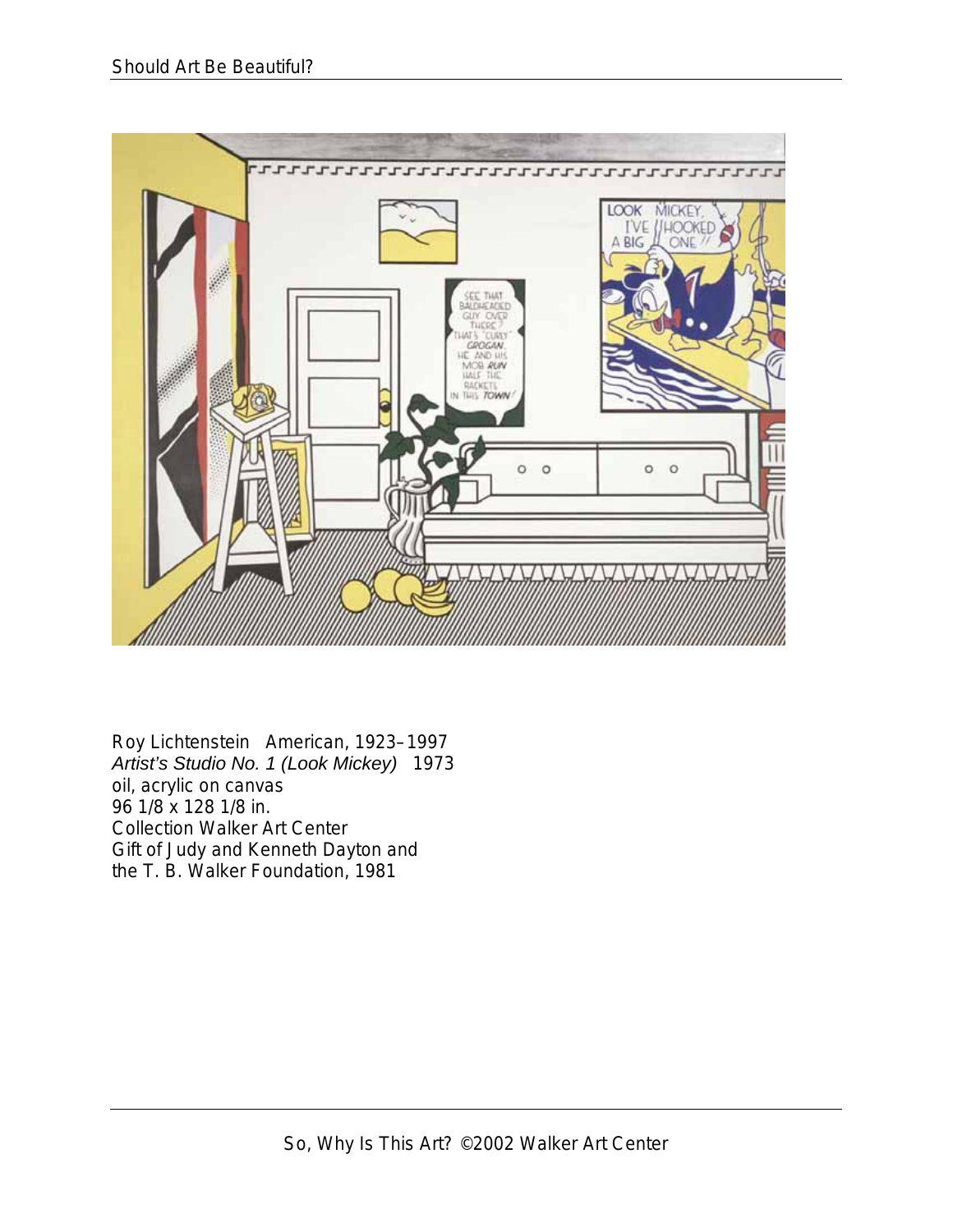

Jacques Lipchitz French, 1891–1973 *Prometheus Strangling the Vulture II* 1944/1953 bronze 91 3/4 x 90 x 57 in. Collection Walker Art Center Gift of the T. B. Walker Foundation, 1956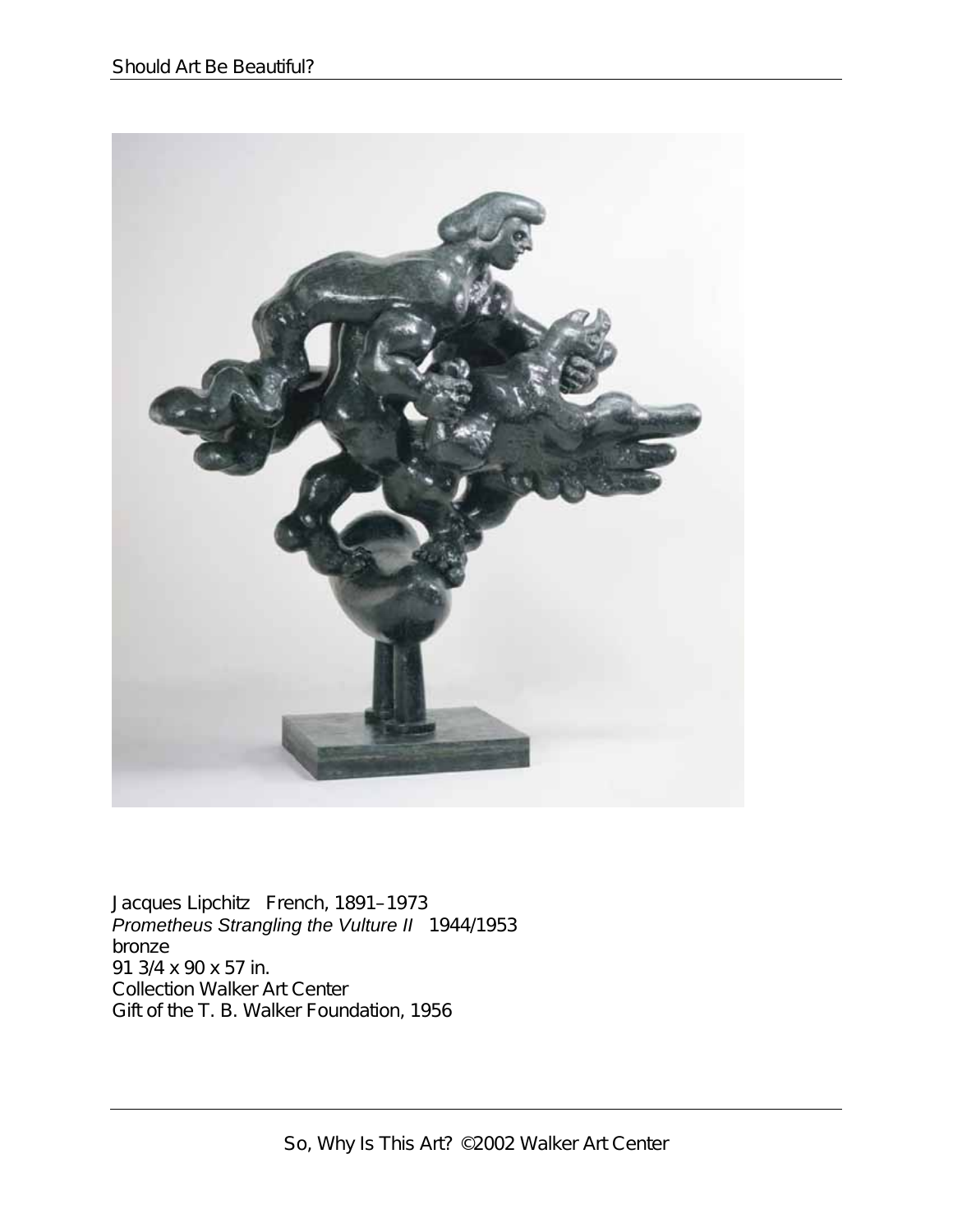

Stanton Macdonald-Wright American, 1890–1973 *Synchromy in Green and Orange* 1916 oil on canvas 34 1/8 x 30 1/8 in. Collection Walker Art Center Gift of the T. B. Walker Foundation, Hudson D. Walker Collection,1953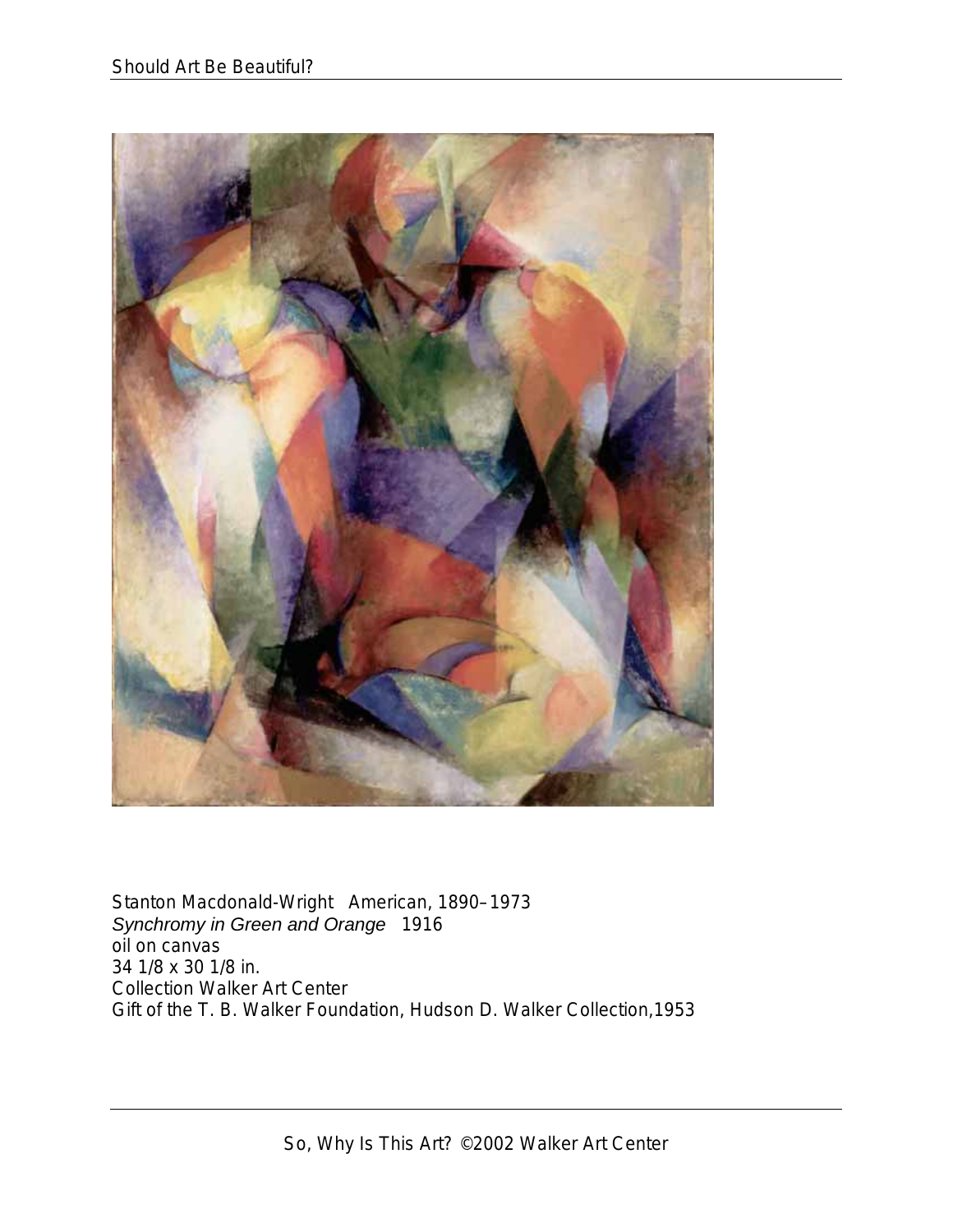

Franz Marc German, 1880–1916 *Die grossen blauen Pferde (The Large Blue Horses)* 1911 oil on canvas 41 5/8 x 71 5/16 in. Collection Walker Art Center Gift of the T. B. Walker Foundation, Gilbert M. Walker Fund, 1942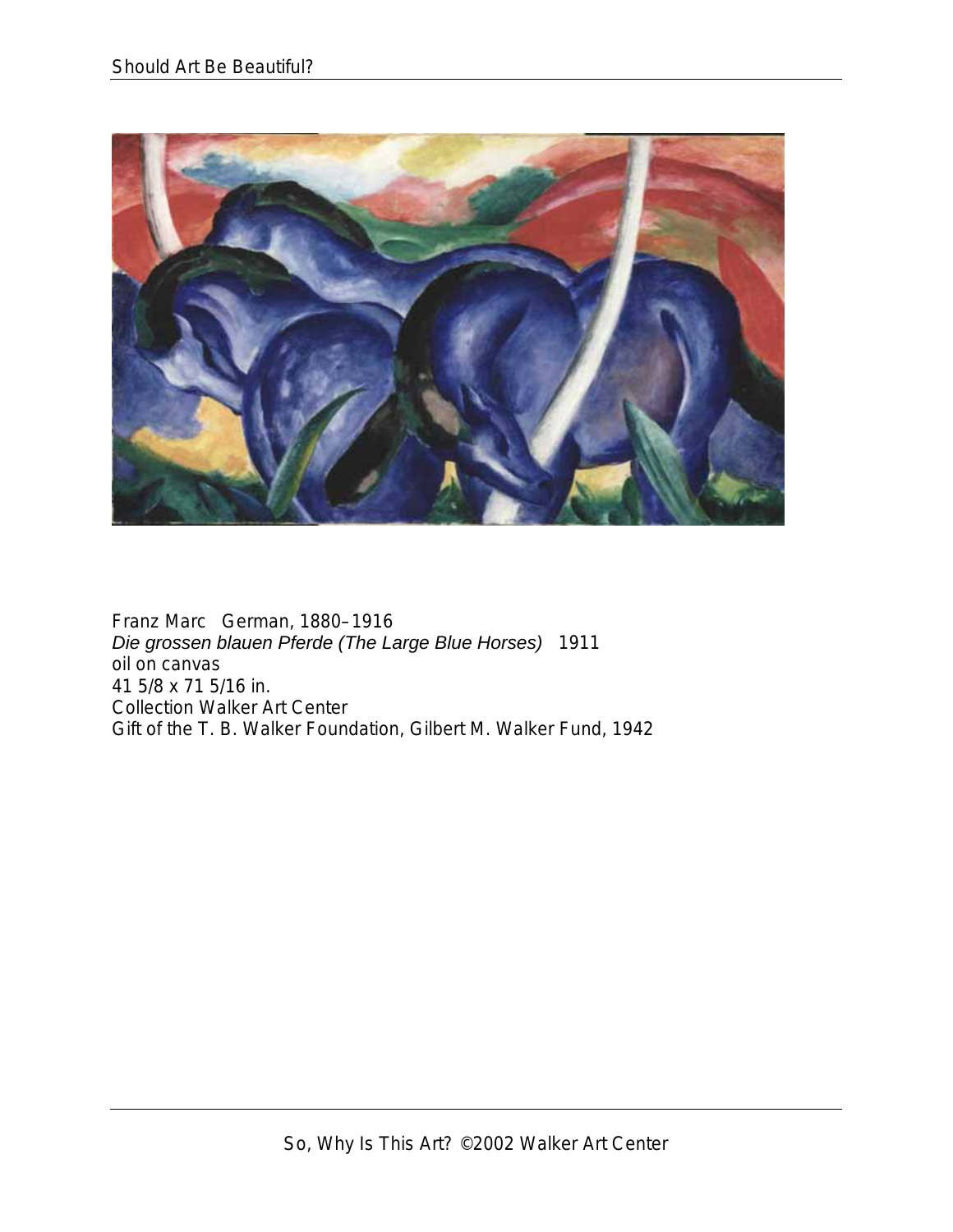

Georgia O'Keeffe American, 1887–1986 *Lake George Barns* 1926 oil on canvas 21 3/16 x 32 1/16 x 1 15/16 in. Collection Walker Art Center Gift of the T. B. Walker Foundation, 1954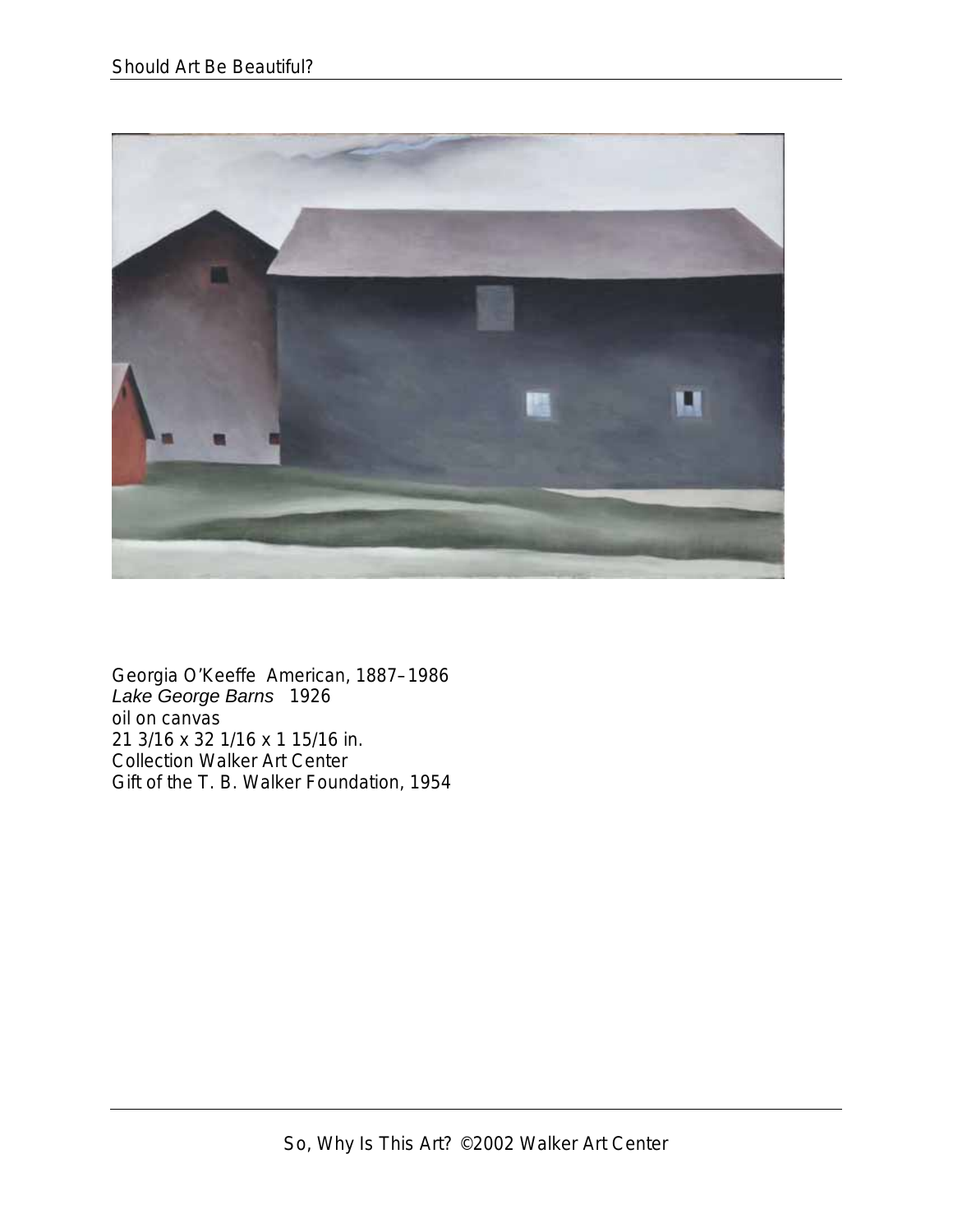

Claes Oldenburg American, b. Sweden 1929 *Shoestring Potatoes Spilling from a Bag* 1966 canvas, kapok, glue, acrylic 108 x 46 x 42 in. Collection Walker Art Center Gift of the T. B. Walker Foundation, 1966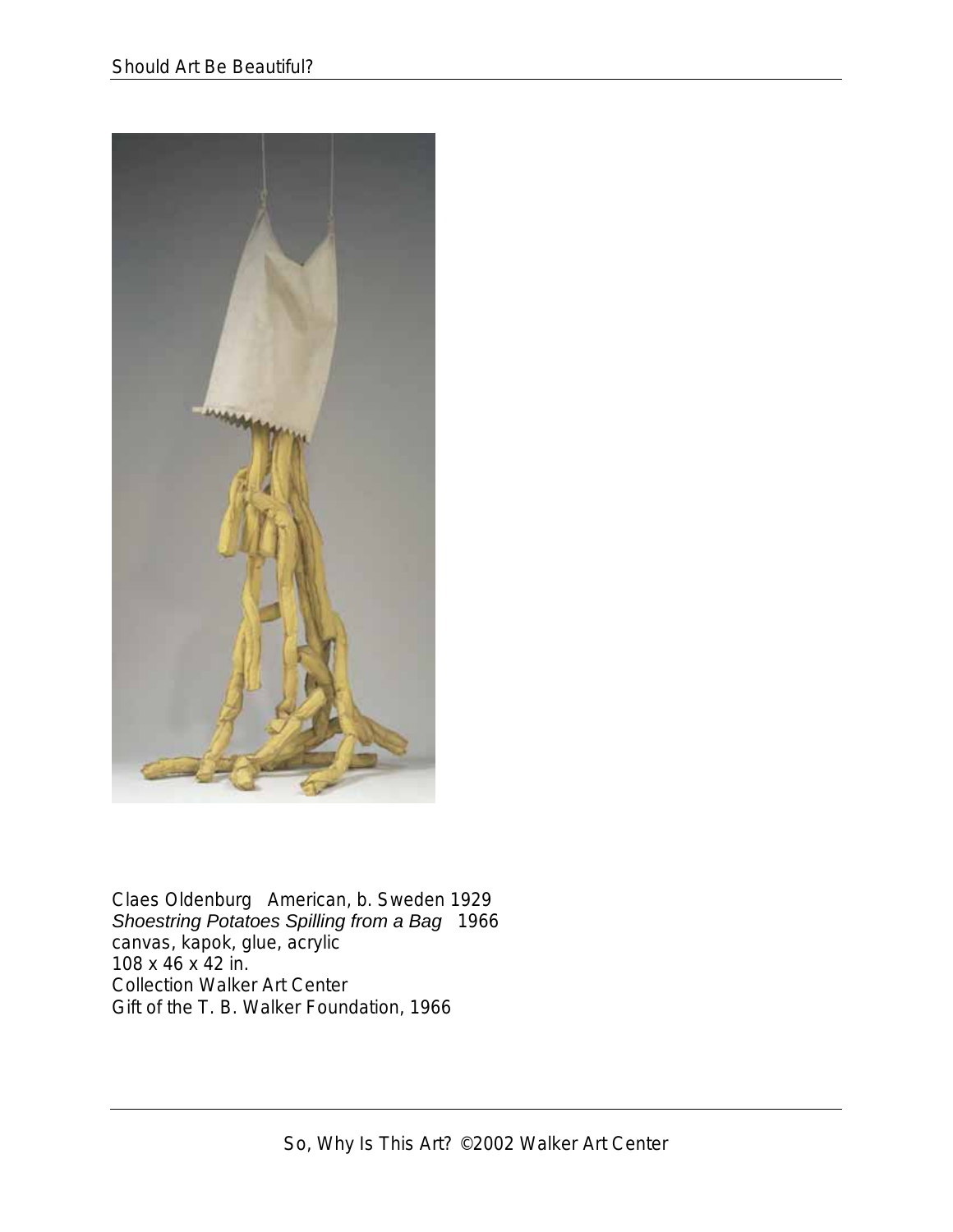

Gabriel Orozco Mexican, b. 1962 *Piedra que cede (Yielding Stone)* 1992 plasticine, debris 14 1/2 x 15 1/2 x 16 in. Collection Walker Art Center T. B. Walker Acquisition Fund, 1996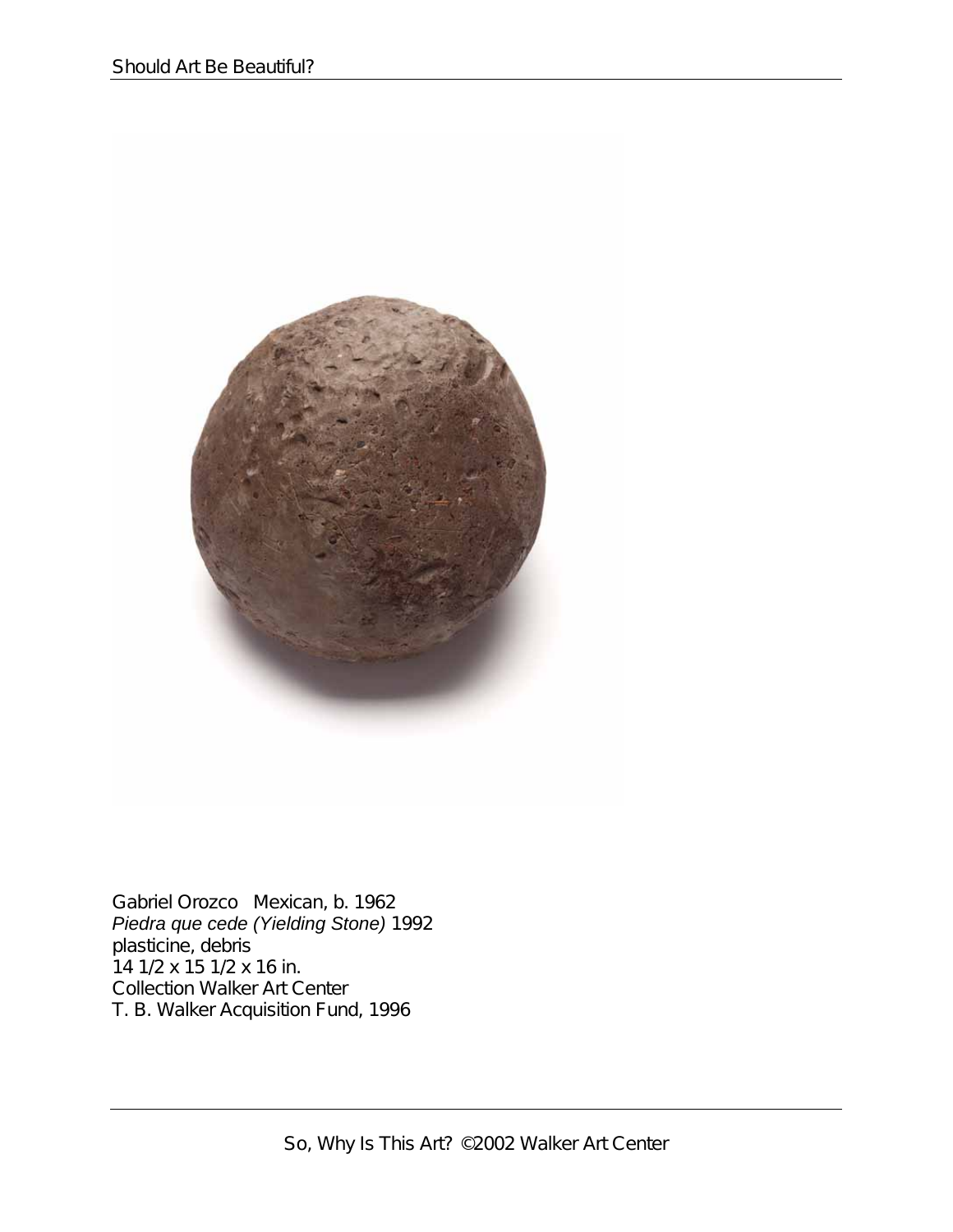

Nam June Paik Korean-American, b. 1932 *TV Cello* 1971 video tubes, TV chassis, plexiglass boxes, electronics, wiring, wood base, fan, stool, photograph dimensions variable Formerly the collection of Otto Piene and Elizabeth Goldring, Massachusetts Collection Walker Art Center T. B. Walker Acquisition Fund, 1992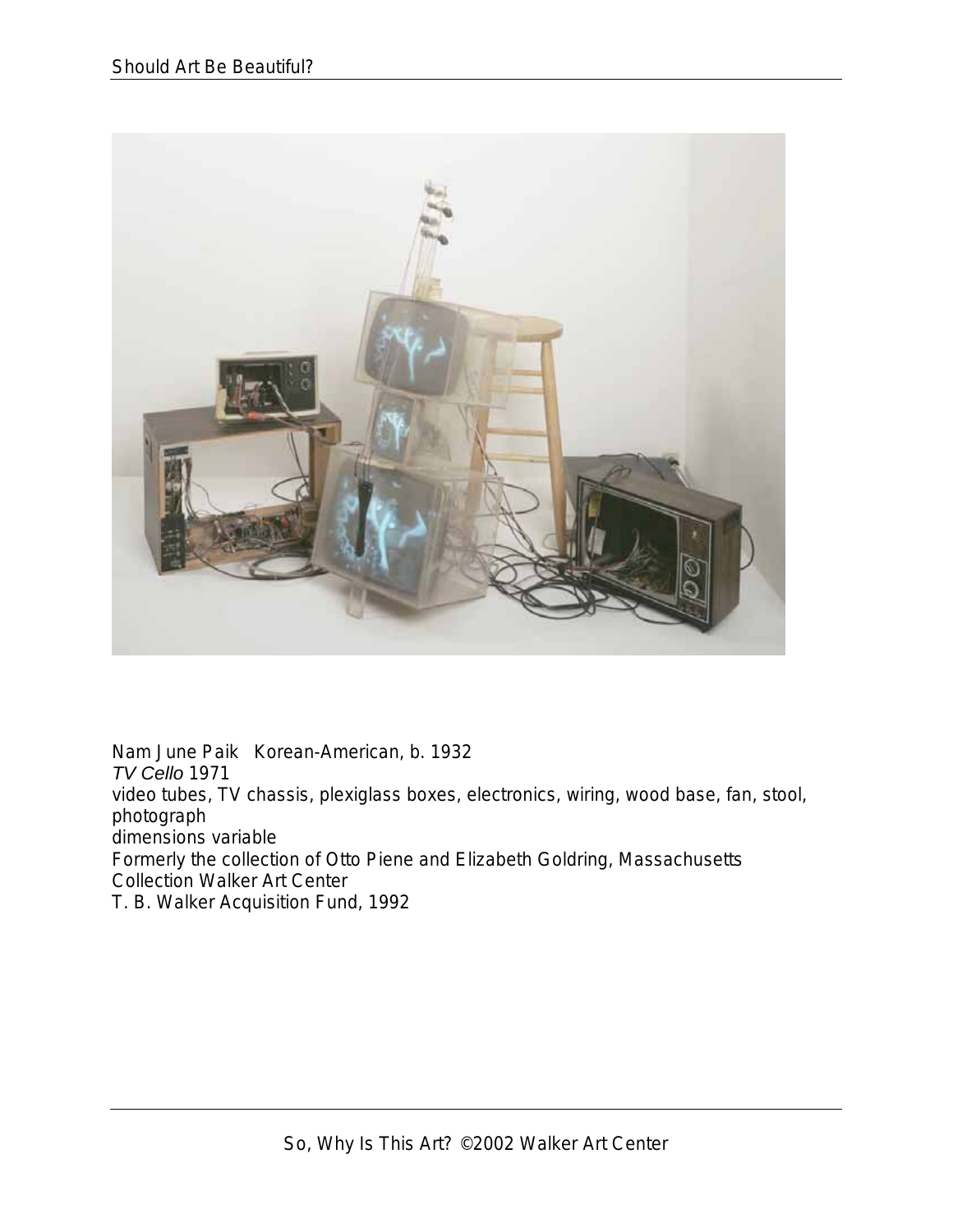

Jack Pierson American, b. 1960 *Beauty* 1995 metal, plastic, neon tubing, wood, paint 20 x 133 x 5 1/4 in. Collection Walker Art Center Clinton and Della Walker Acquisition Fund and Justin Smith Purchase Fund, 1995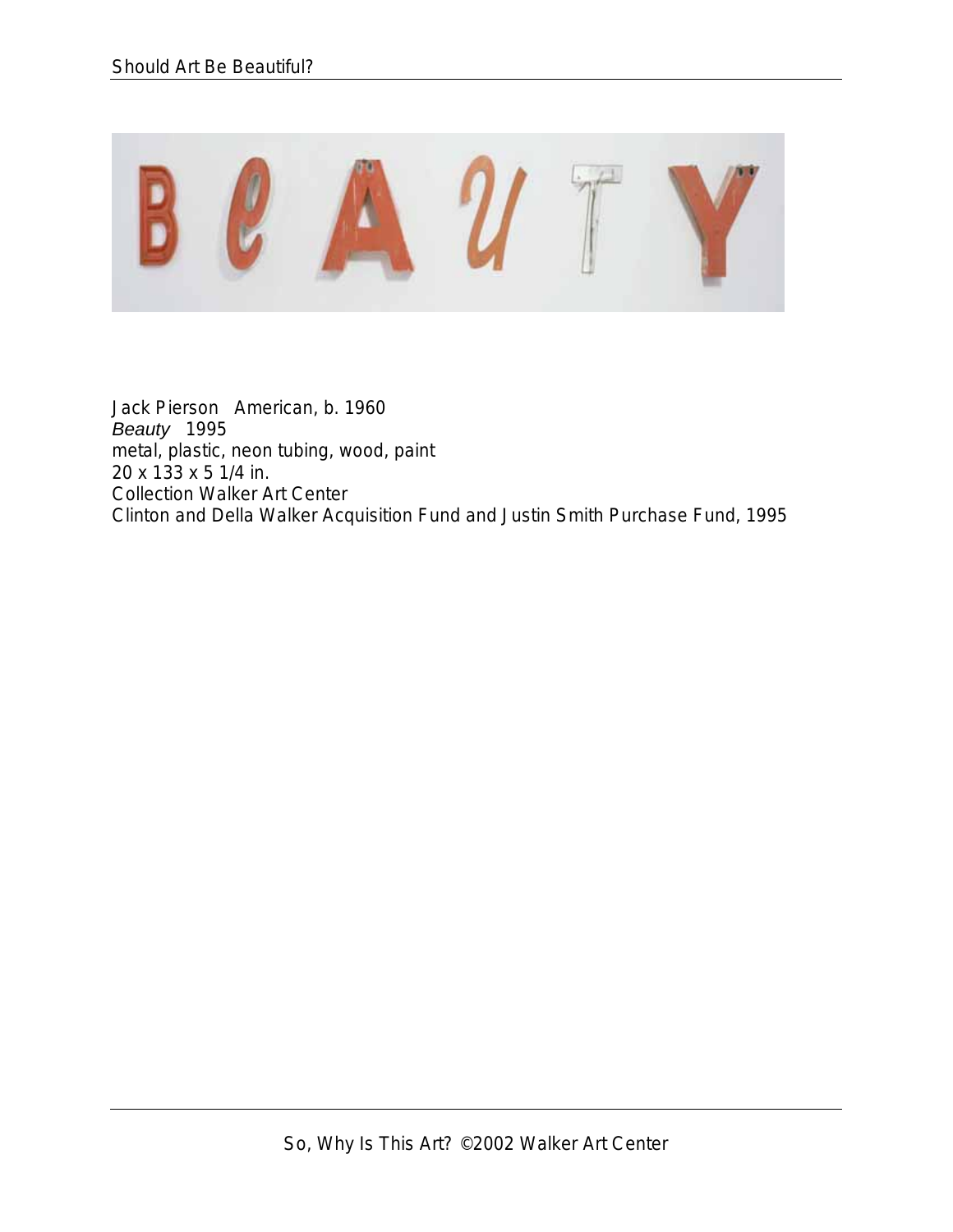

Adrian Piper American, b. 1948 *The Mythic Being; I/You (Her)* 1974 (detail) black-and-white photograph, ink 10 images; 8 x 5 in. each Collection Walker Art Center T. B. Walker Acquisition Fund, 1999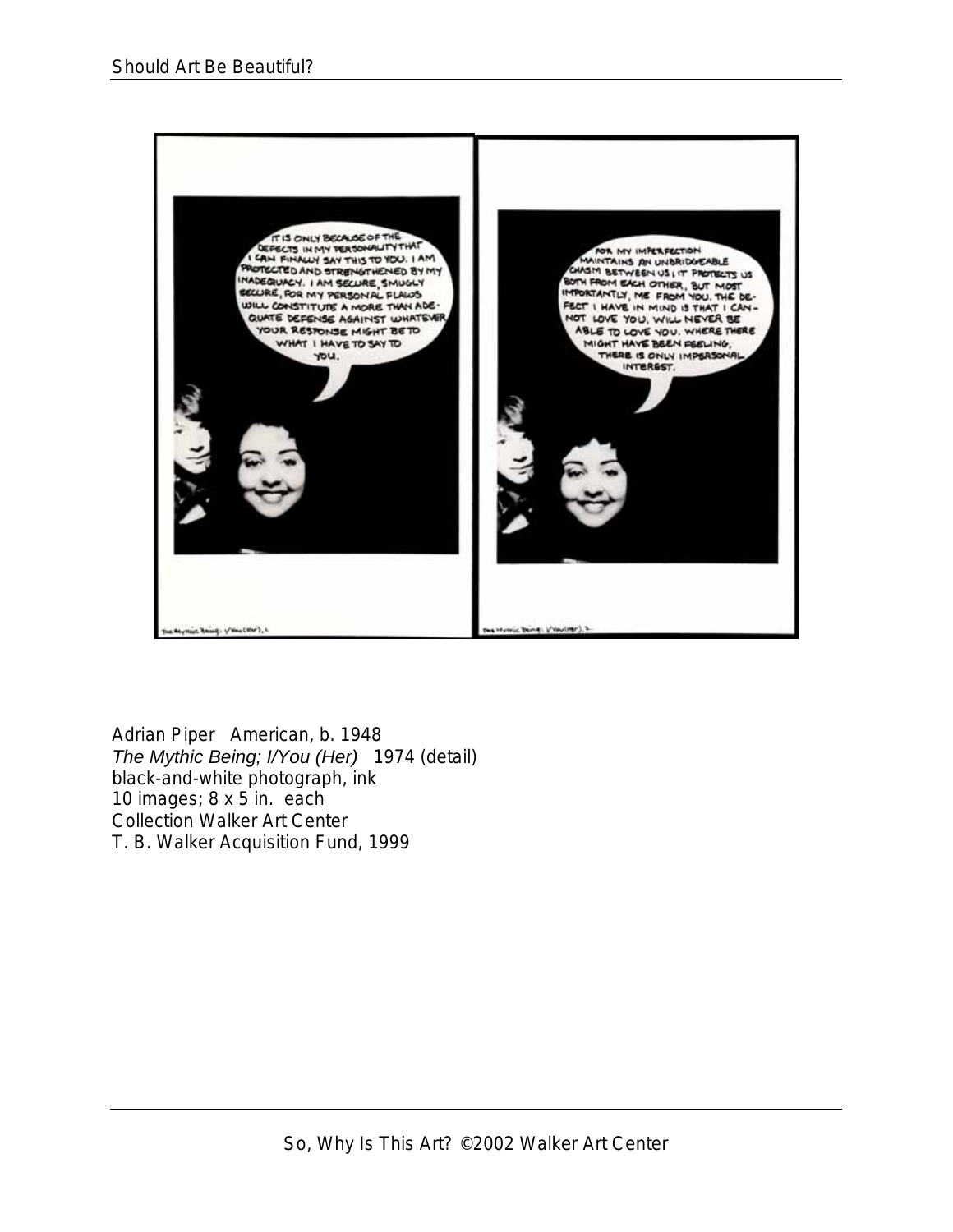

Sigmar Polke German, b. 1941 *Frau Herbst und ihre zwei Töchter (Mrs. Autumn and Her Two Daughters)* 1991 artificial resin, acrylic on synthetic fabric 118 x 196 3/4 x 1 5/8 in. Collection Walker Art Center Gift of Ann and Barrie Birks, Joan and Gary Capen, Judy and Kenneth Dayton, Joanne and Philip Von Blon, Penny and Mike Winton, with additional funds from the T. B. Walker Acquisition Fund, 1991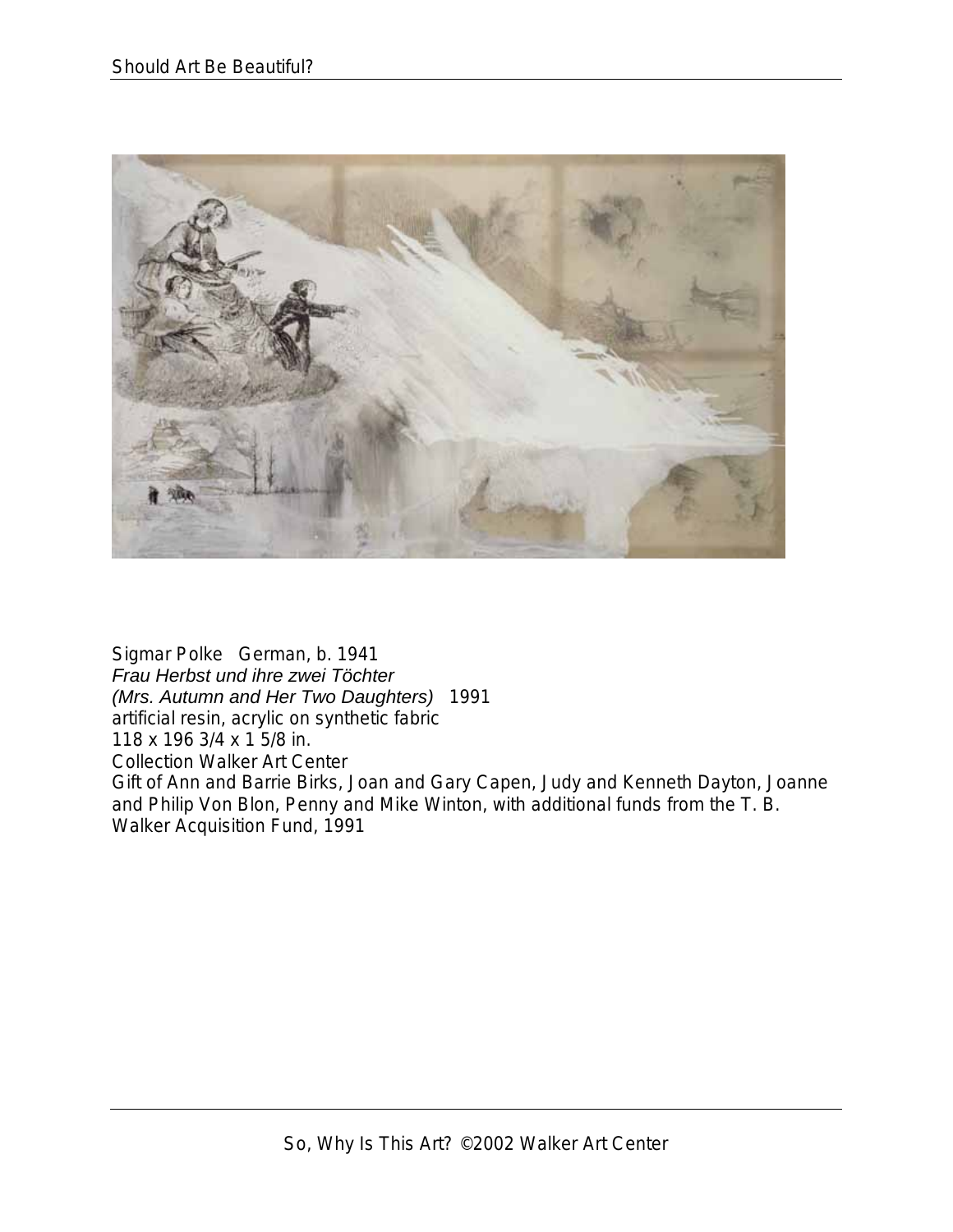

Charles Ray American, b. 1953 *Unpainted Sculpture* 1997 fiberglass, paint 60 x 78 x 171 in. Collection Walker Art Center Gift of Bruce and Martha Atwater, Ann and Barrie Birks, Dolly Fiterman, Erwin and Miriam Kelen, Larry Perlman and Linda Peterson Perlman, Harriet and Edson Spencer with additional funds from the T. B. Walker Acquisition Fund, 1998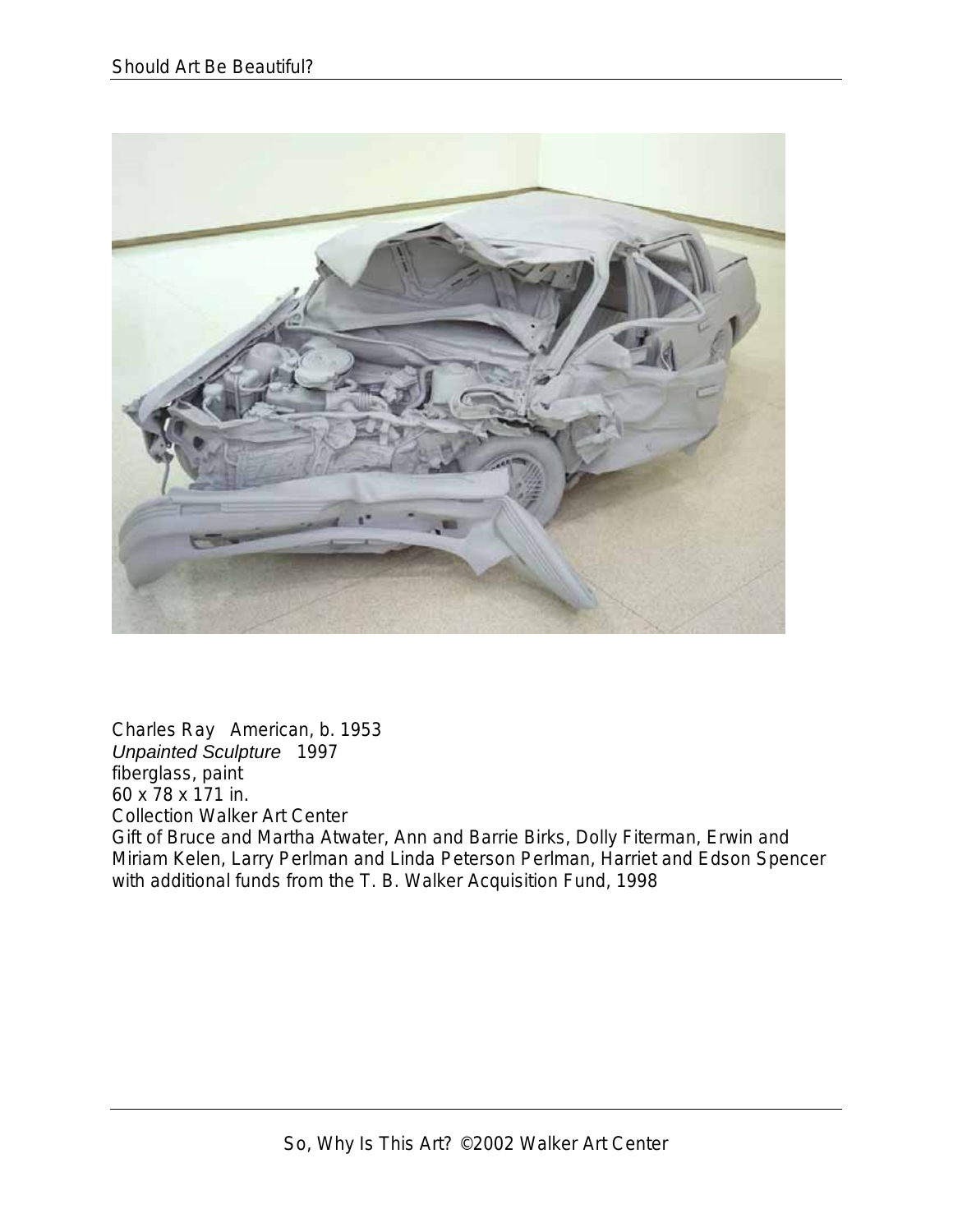

Mark Rothko American, 1903–1970 *untitled* 1953 oil on canvas 93 7/8 x 48 in. Collection Walker Art Center Gift of the Mark Rothko Foundation, Inc., 1986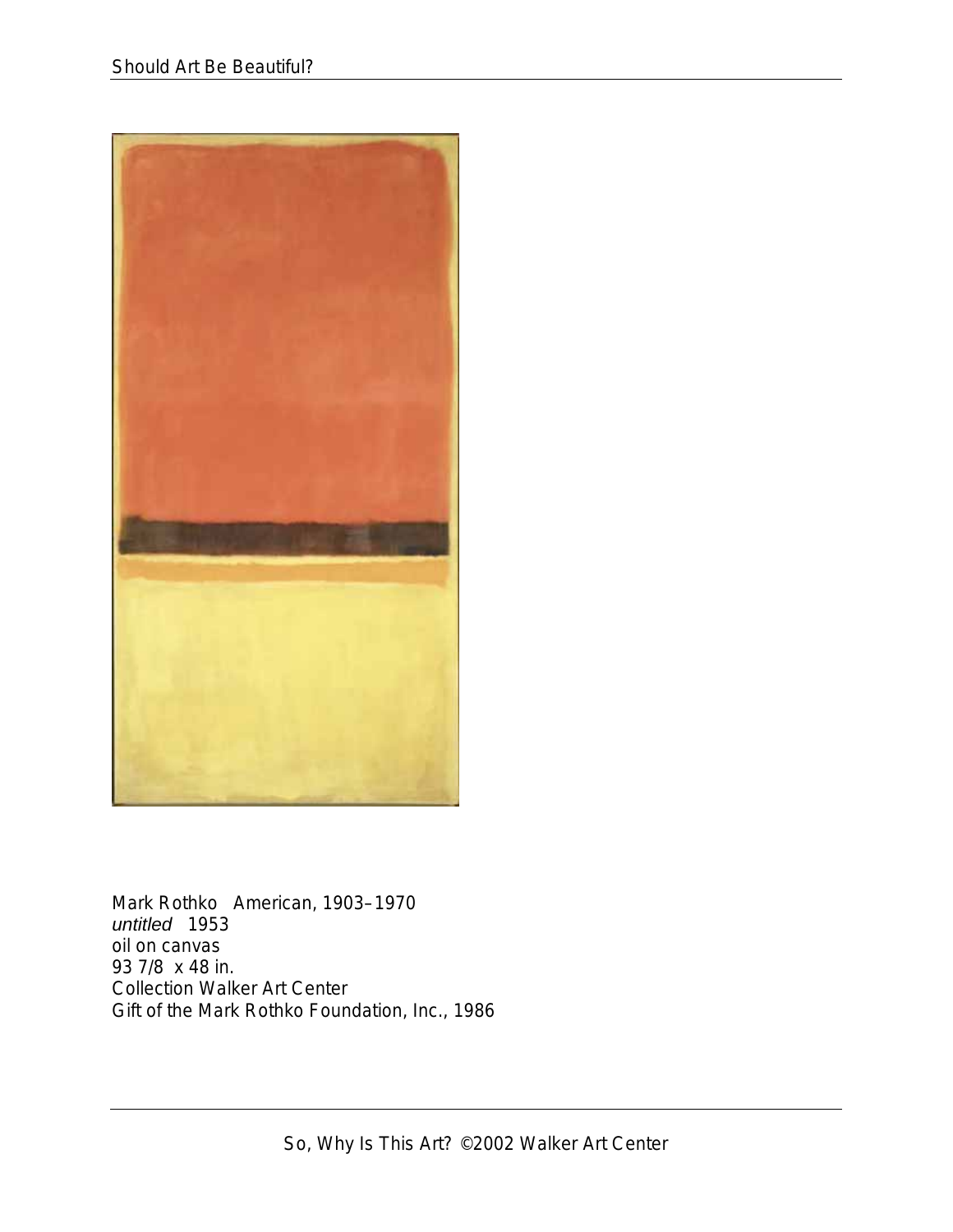

George Segal American, 1924–2000 *The Diner* 1964–1966 plaster, wood, chrome, laminated plastic, Masonite, fluorescent lamp, glass, paper 93 3/4 x 144 1/4 x 96 in. Collection Walker Art Center Gift of the T. B. Walker Foundation, 1966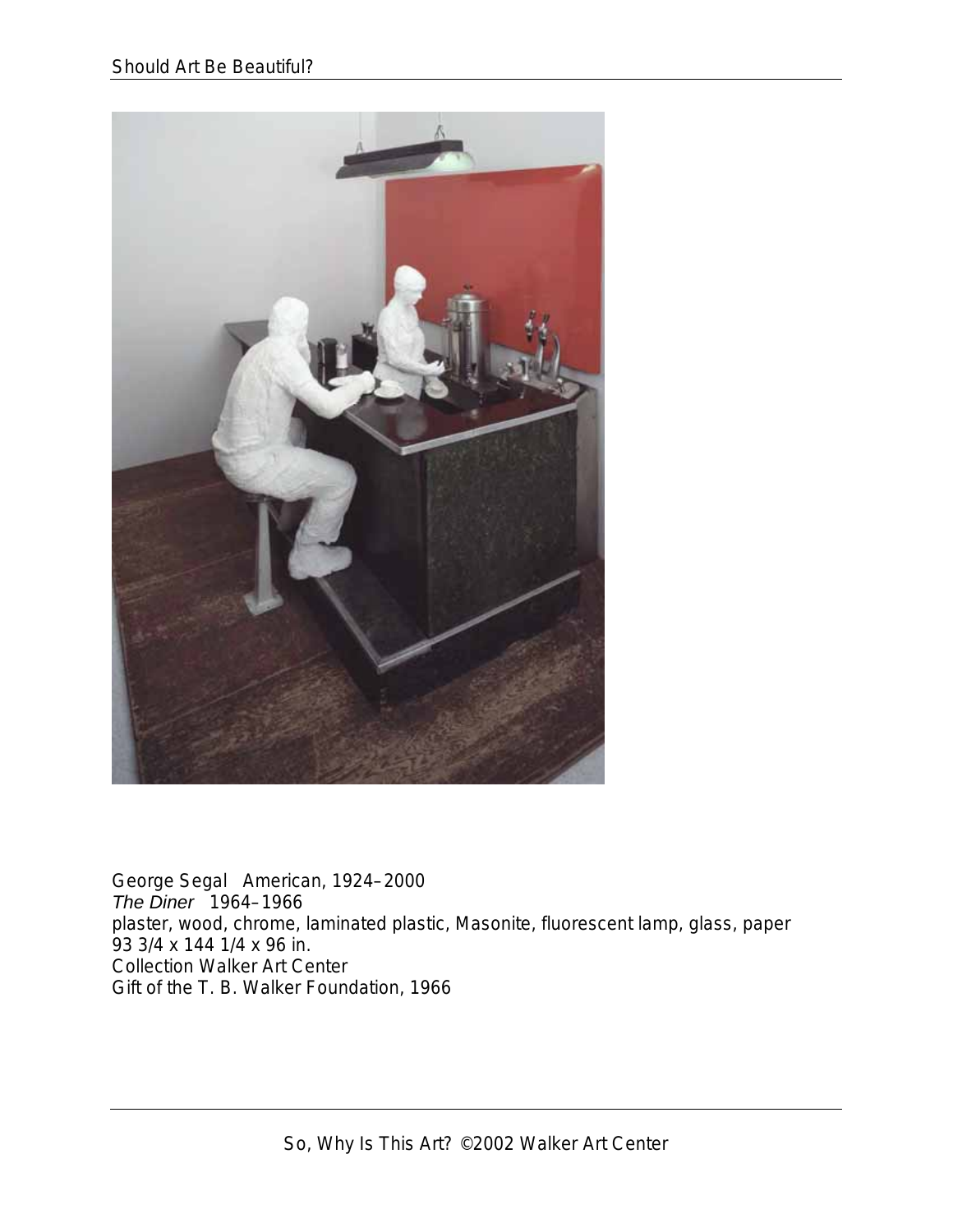

Kazuo Shiraga Japanese, b. 1924 *Untitled* 1959 oil on canvas 70 7/8 x 110 in. Collection Walker Art Center T. B. Walker Acquisition Fund, 1998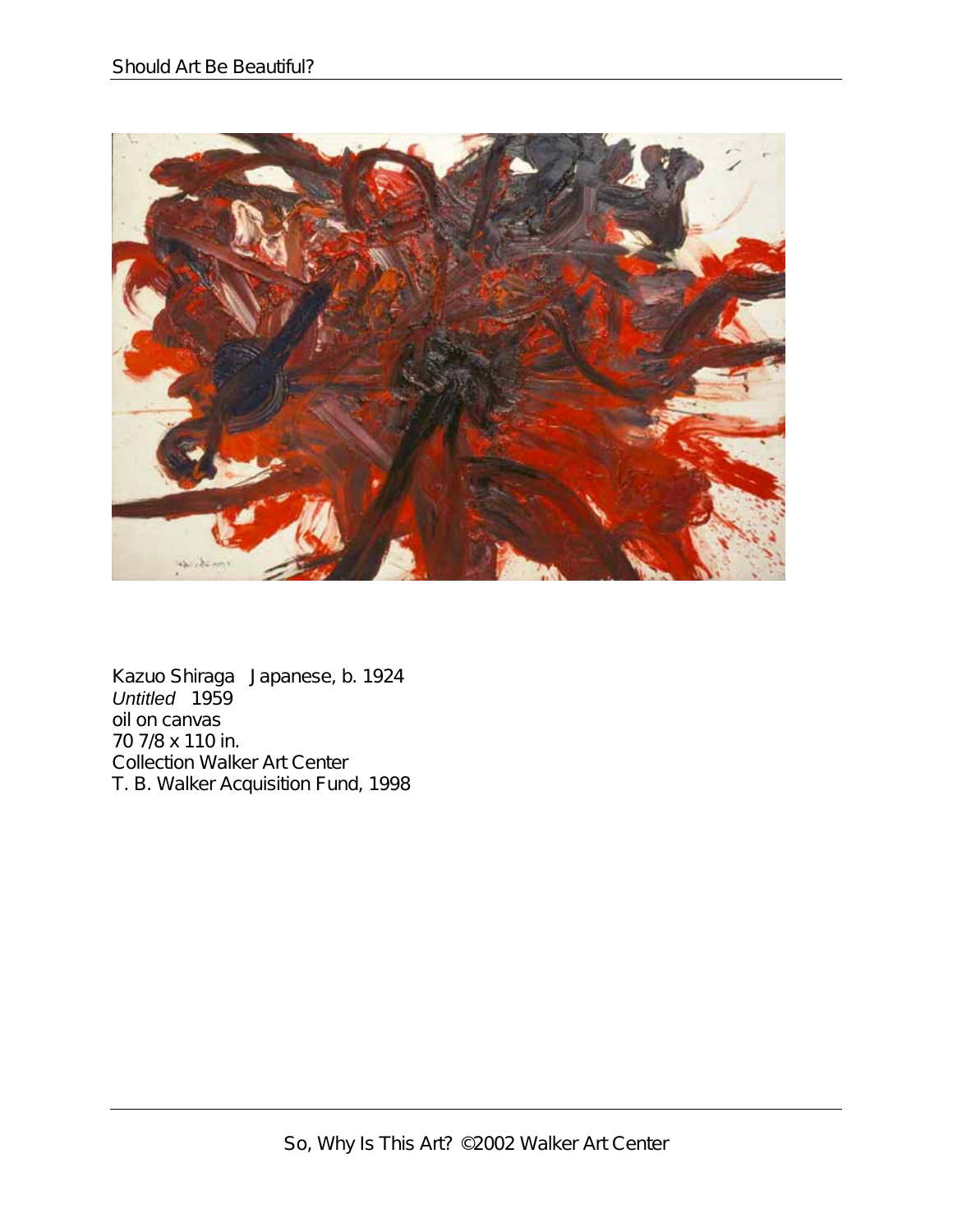

John Sloan American, 1871–1951 *South Beach Bathers* 1907–1908 oil on canvas 31 13/16 x 36 x 1 1/4 in. Collection Walker Art Center Gift of the T. B. Walker Foundation, Gilbert M. Walker Fund, 1948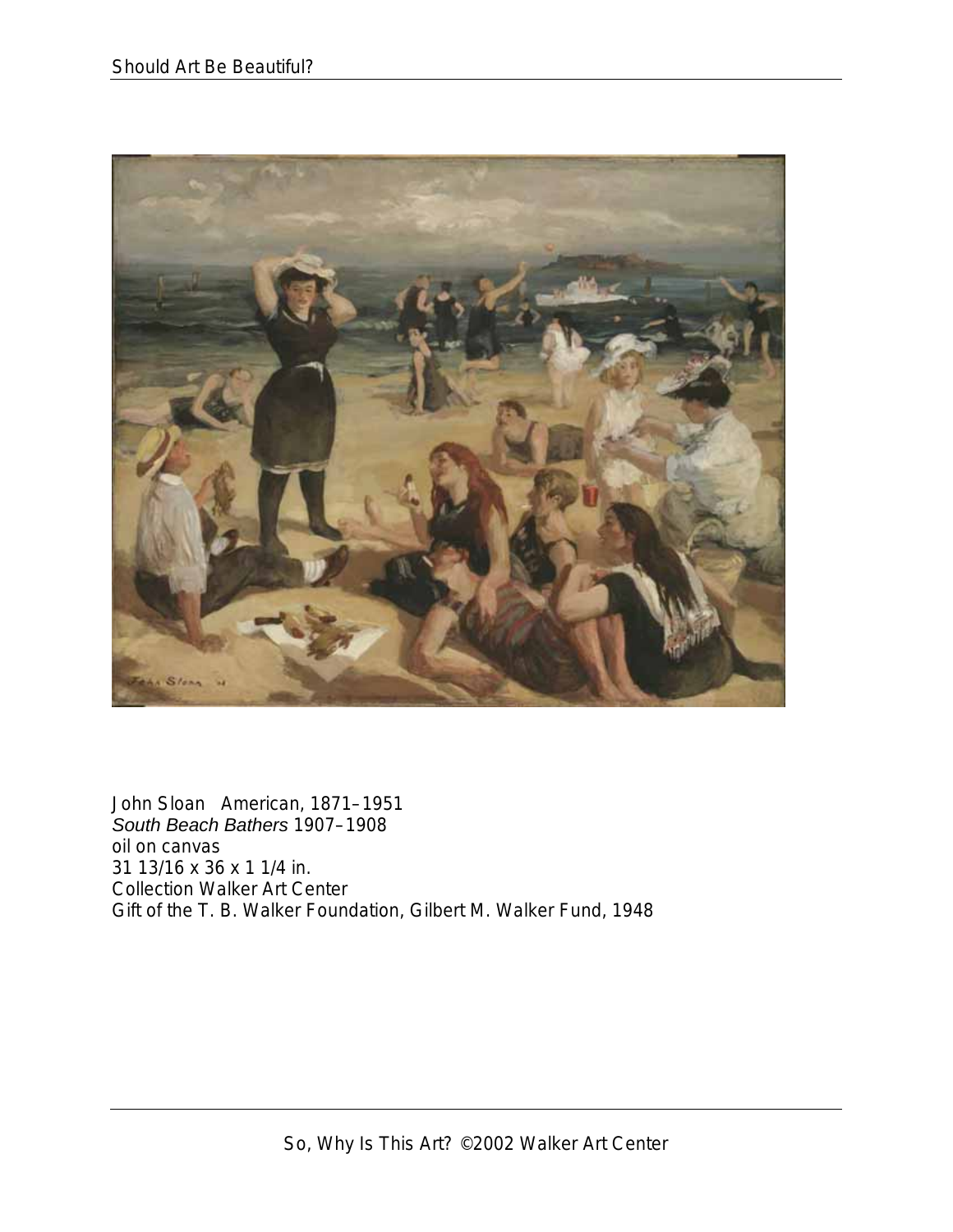

Jana Sterbak Canadian, b. Czechoslovakia 1955 *Vanitas: Flesh Dress for an Albino Anorectic* 1987 mannequin, flank steak, salt, thread, color photograph on paper dimensions of mannequin: 62 1/4 x 16 1/2 x 11 7/8 in. Collection Walker Art Center T. B. Walker Acquisition Fund, 1993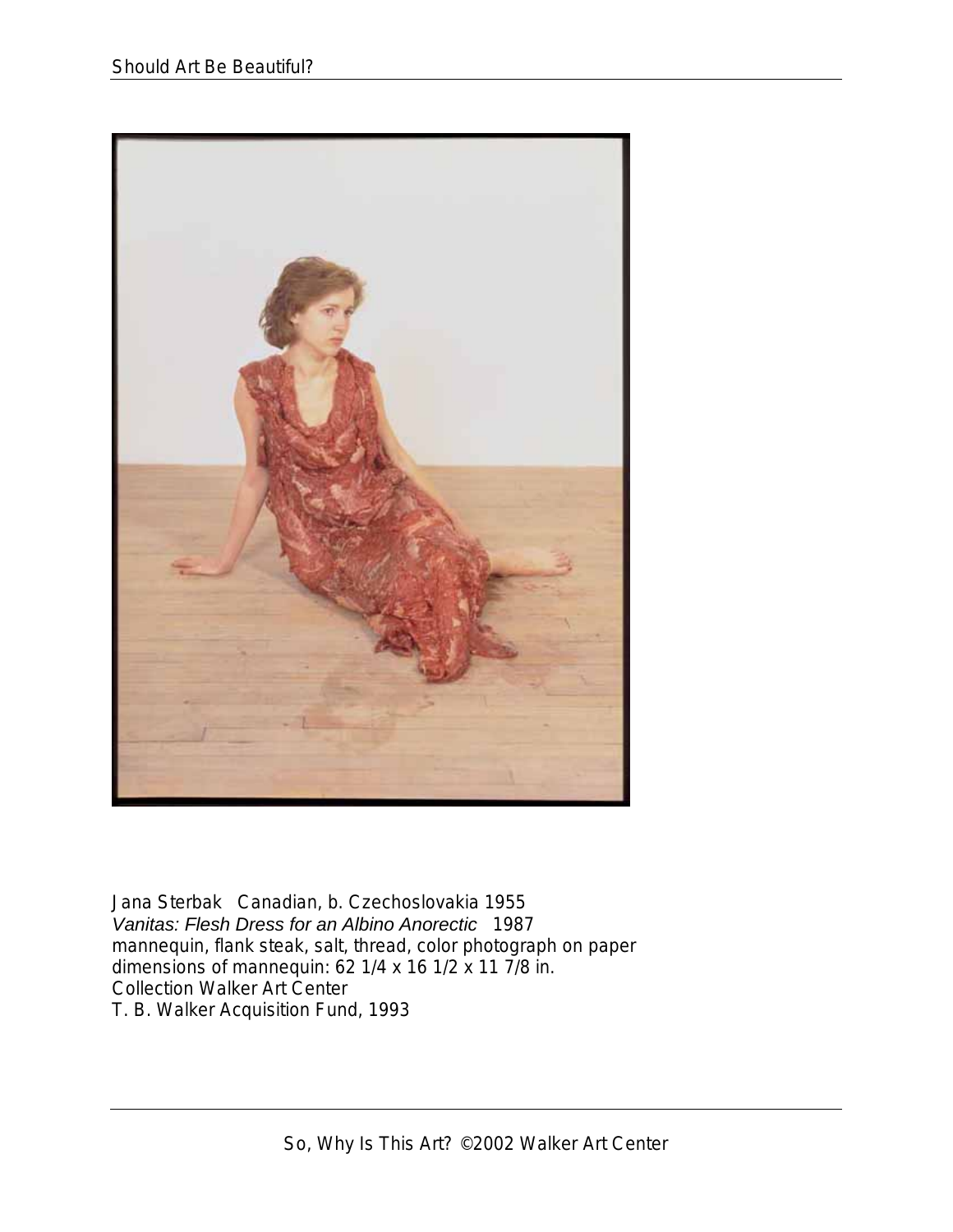

Paul Thek American, 1933–1988 *Hippopotamus from Technological Reliquaries* 1965 beeswax, plexiglass, metal 11 3/8 x 19 3/4 x 11 1/2 in. Collection Walker Art Center T. B. Walker Acquisition Fund, 1994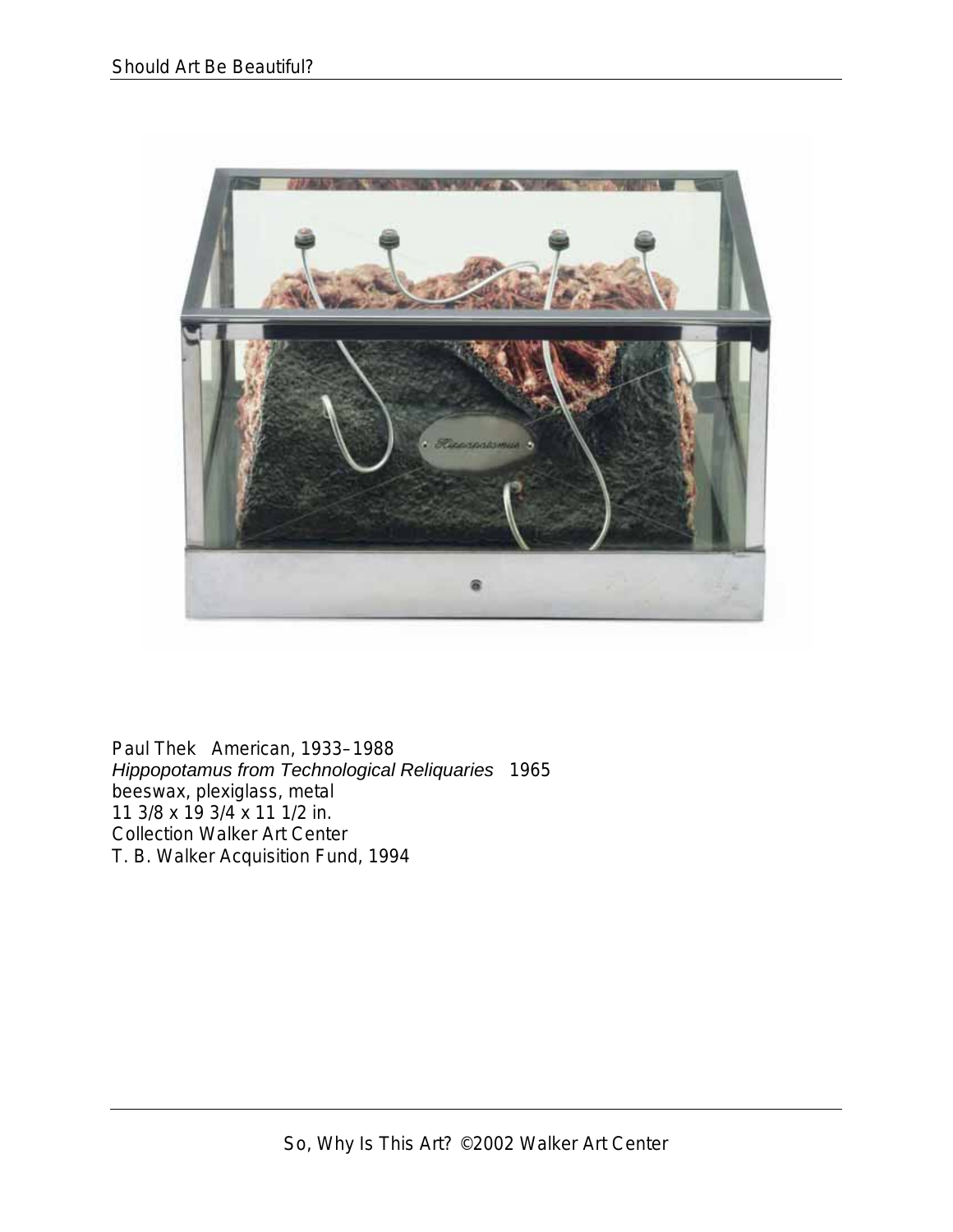

Kara Walker American, b. 1969 *Endless Conundrum, An African Anonymous Adventuress* 2001 paint on wall; exhibition copy of paper original 180 x 420 in. Collection Walker Art Center T. B. Walker Acquisition Fund, 2002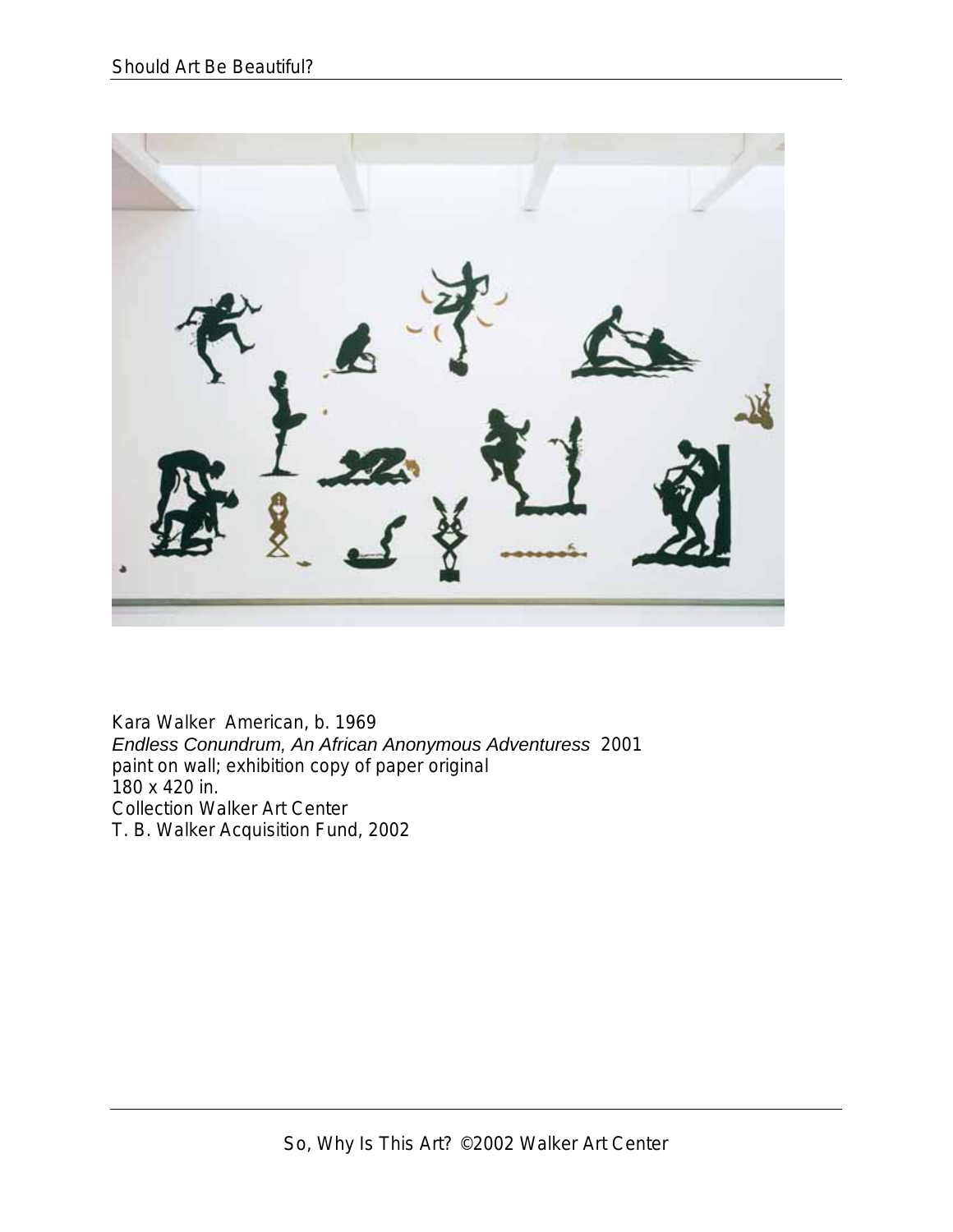

Andy Warhol American, 1928–1987 *16 Jackies* 1964 acrylic, enamel on canvas 80 3/8 x 64 3/8 in. Collection Walker Art Center Art Center Acquisition Fund, 1968 ©2002 The Andy Warhol Foundation for the Visual Arts, Inc./ARS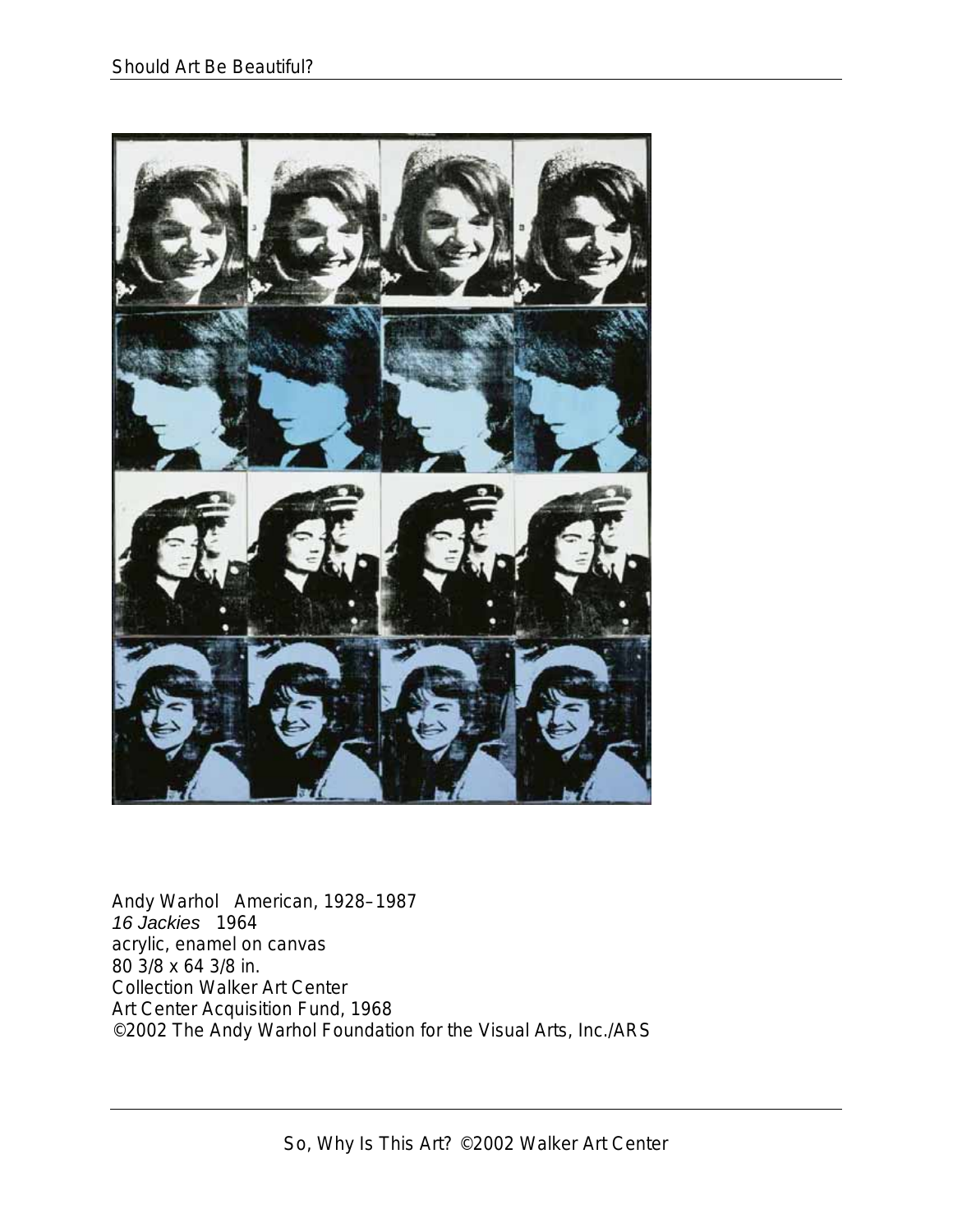

Andy Warhol American, 1928–1987 *untitled [Green Pea] from Campbell's Soup I* 1969 screenprint on paper 35 x 23 in. Collection Walker Art Center Gift of Dr. and Mrs. Herbert W. Johnson, 1993 ©2002 The Andy Warhol Foundation for the Visual Arts, Inc./ARS